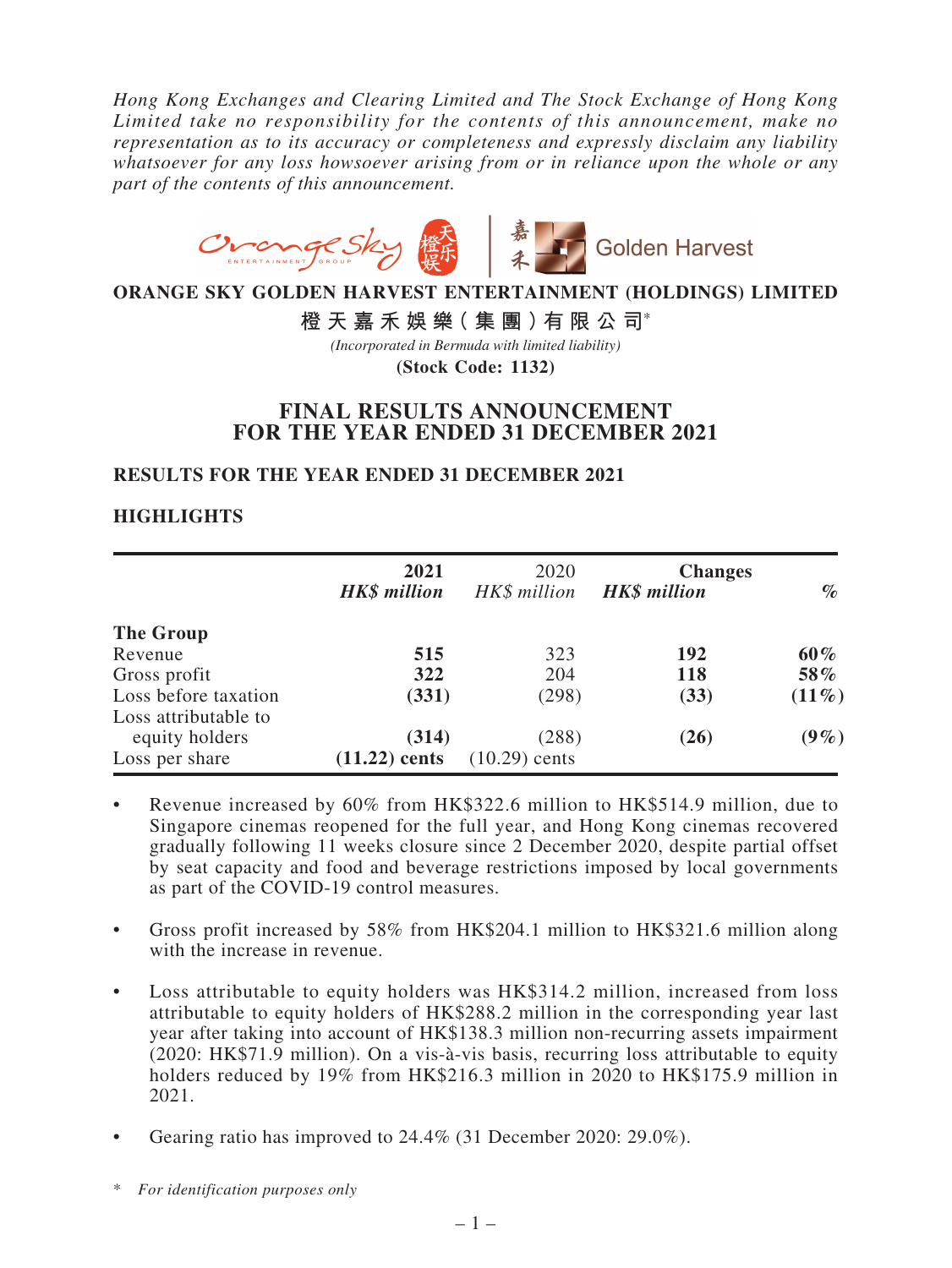#### **RESULTS**

The Board (the "Board") of directors (the "Directors" and each "Director") of Orange Sky Golden Harvest Entertainment (Holdings) Limited (the "Company") is pleased to announce the consolidated results of the Company and its subsidiaries (collectively, the "Group") for the year ended 31 December 2021 together with the comparative figures. The consolidated results have been reviewed by the audit committee of the Company (the "Audit Committee").

#### **CONSOLIDATED INCOME STATEMENT**

*For the year ended 31 December 2021*

|                                       |                  | 2021            | 2020       |
|---------------------------------------|------------------|-----------------|------------|
|                                       | <b>Note</b>      | <b>HK\$'000</b> | HK\$'000   |
| <b>Revenue</b>                        | $\overline{4}$   | 514,901         | 322,646    |
| Cost of sales                         |                  | (193, 302)      | (118, 554) |
| <b>Gross profit</b>                   |                  | 321,599         | 204,092    |
| Other revenue                         |                  | 43,522          | 112,013    |
| Other net income                      |                  | 2,538           | 44,855     |
| Selling and distribution costs        |                  | (367, 824)      | (378, 384) |
| General and administrative expenses   |                  | (79, 776)       | (85,607)   |
| Other operating expenses              |                  | (139, 676)      | (77,094)   |
| Valuation loss on investment property |                  |                 | (6,500)    |
| <b>Loss from operations</b>           |                  | (219, 617)      | (186, 625) |
| Finance costs                         | 6(a)             | (61, 057)       | (72, 948)  |
| Share of loss of a joint venture      |                  | (50, 684)       | (38, 868)  |
| <b>Loss before taxation</b>           | 6                | (331, 358)      | (298, 441) |
| Income tax credit                     | $\boldsymbol{7}$ | 16,447          | 10,267     |
| Loss for the year                     |                  | (314, 911)      | (288, 174) |
| <b>Attributable to:</b>               |                  |                 |            |
| Equity holders of the Company         |                  | (314, 153)      | (288, 171) |
| Non-controlling interests             |                  | (758)           | (3)        |
|                                       |                  |                 |            |
| Loss for the year                     |                  | (314, 911)      | (288, 174) |
| Loss per share (HK cent)              | 8                |                 |            |
| Basic and diluted                     |                  | (11.22)         | (10.29)    |
|                                       |                  |                 |            |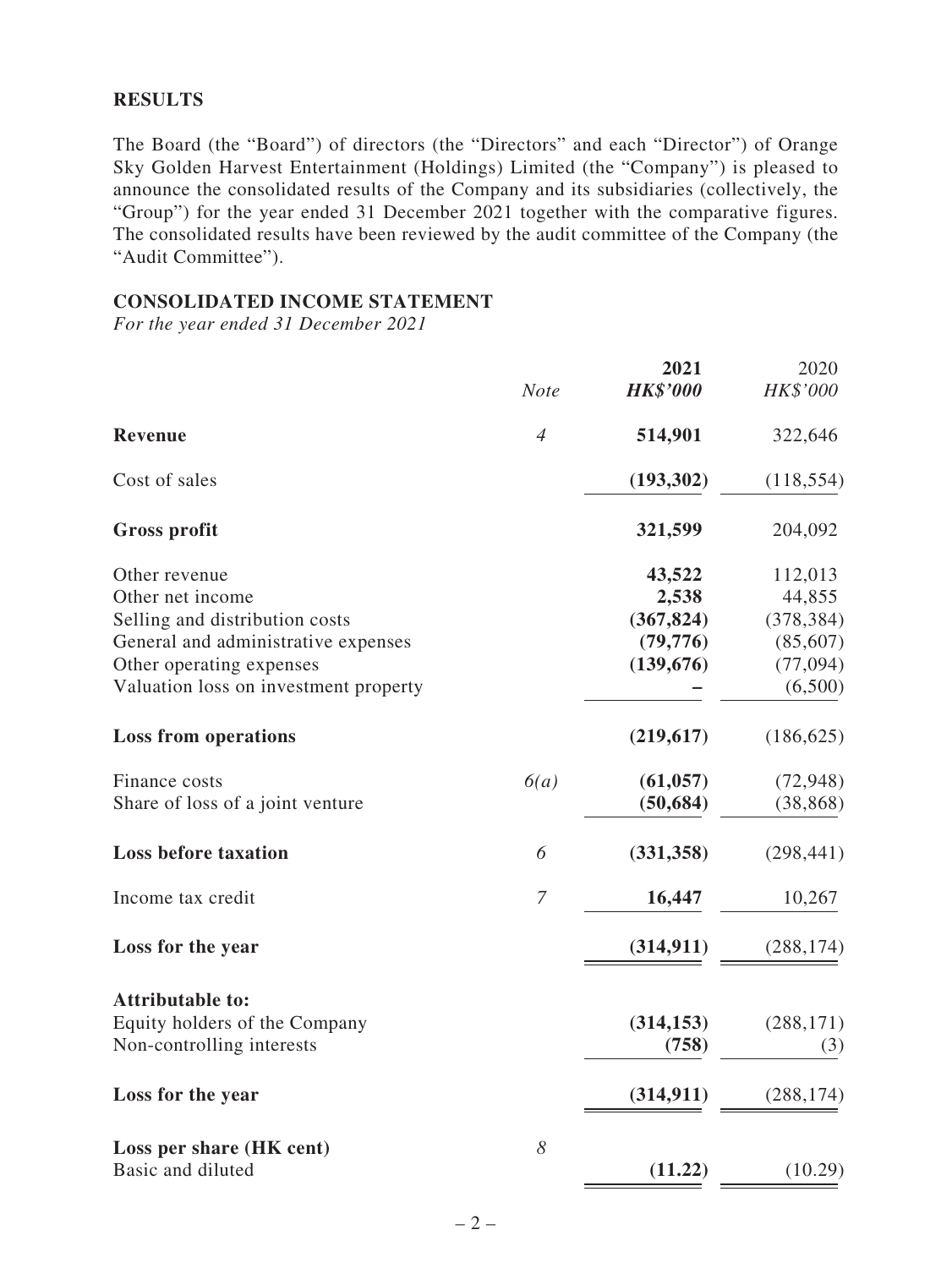# **CONSOLIDATED STATEMENT OF COMPREHENSIVE INCOME**

*For the year ended 31 December 2021*

|                                                                    | 2021<br><b>HK\$'000</b> | 2020<br>HK\$'000 |
|--------------------------------------------------------------------|-------------------------|------------------|
| Loss for the year                                                  | (314, 911)              | (288, 174)       |
| Other comprehensive income for the year                            |                         |                  |
| Items that may be reclassified subsequently to<br>profit or loss:  |                         |                  |
| Exchange differences on translation of<br>financial statements of: |                         |                  |
| — subsidiaries outside Hong Kong                                   | (27, 176)               | 5,811            |
| - a joint venture outside Hong Kong                                | 3,835                   | 9,165            |
|                                                                    | (23, 341)               | 14,976           |
| Total comprehensive income for the year                            | (338, 252)              | (273, 198)       |
| Total comprehensive income attributable to:                        |                         |                  |
| Equity holders of the Company                                      | (337, 472)              | (273, 160)       |
| Non-controlling interests                                          | (780)                   | (38)             |
| Total comprehensive income for the year                            | (338, 252)              | (273, 198)       |

*Note:* There is no tax effect relating to the above components of the comprehensive income.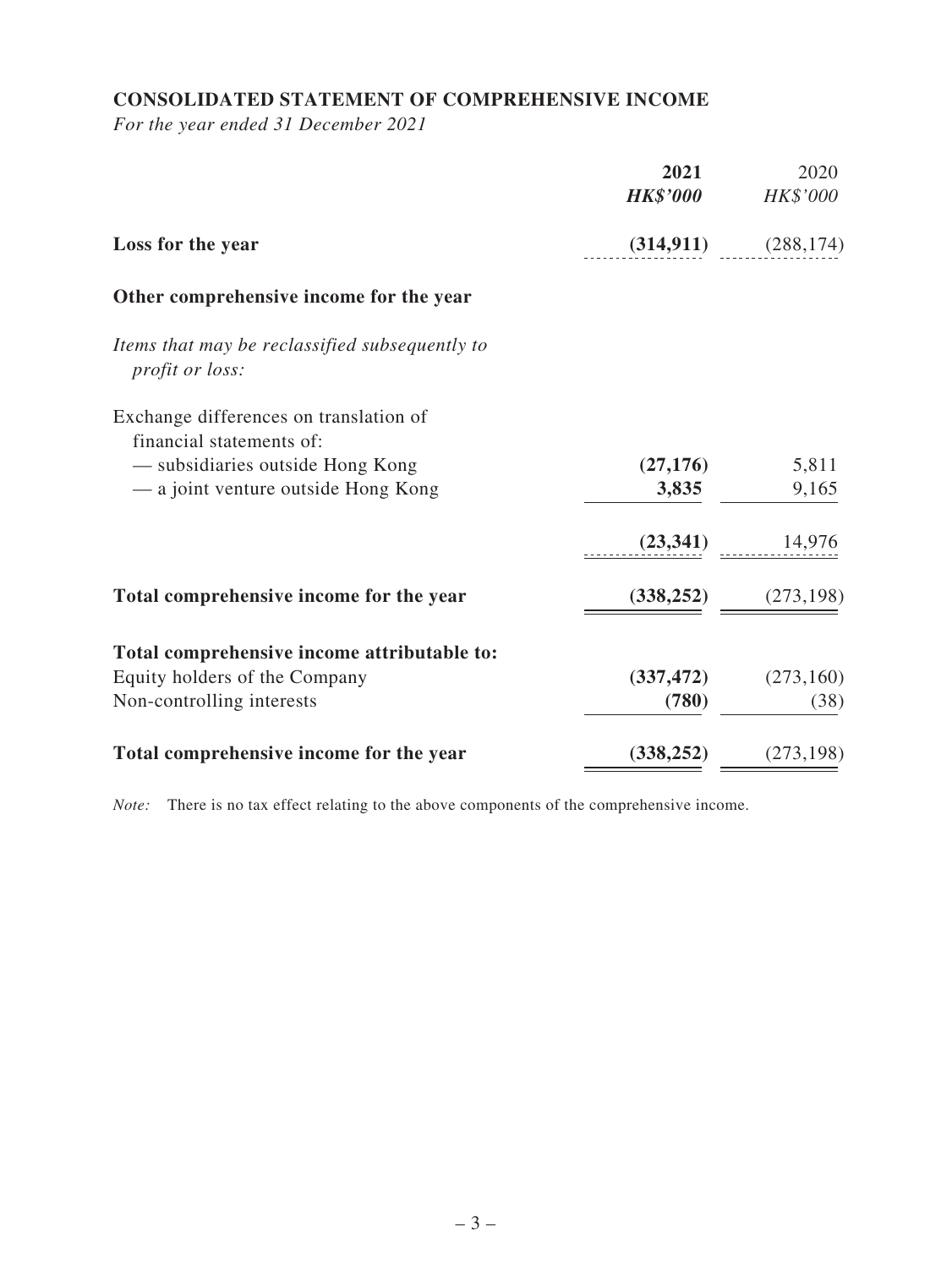# **CONSOLIDATED STATEMENT OF FINANCIAL POSITION**

*At 31 December 2021*

|                                                        |             | 2021               | 2020              |
|--------------------------------------------------------|-------------|--------------------|-------------------|
|                                                        | <b>Note</b> | <b>HK\$'000</b>    | HK\$'000          |
| <b>Non-current assets</b>                              |             |                    |                   |
| Investment property                                    |             |                    | 14,000            |
| Other property, plant and equipment                    |             | 369,873            | 327,797           |
| Right-of-use assets                                    |             | 1,691,267          | 1,244,322         |
|                                                        |             | 2,061,140          | 1,586,119         |
| Interest in a joint venture                            |             | 56,691             | 103,540           |
| Intangible assets                                      |             | 521,675            | 530,756           |
| Goodwill                                               |             | 573,933            | 633,118           |
| Other receivables, deposits and prepayments            |             | 44,413             | 37,363            |
| Pledged bank deposits                                  |             | 50,000             | 50,000            |
|                                                        |             | 3,307,852          | 2,940,896         |
| <b>Current assets</b>                                  |             |                    |                   |
| Inventories                                            |             | 2,877              | 3,513             |
| Film rights                                            |             | 75,498             | 46,717            |
| Trade receivables                                      | 9           | 14,698             | 13,358            |
| Other receivables, deposits and prepayments            |             | 103,858            | 146,392           |
| Pledged bank deposit                                   |             |                    | 17,850            |
| Deposits and cash<br>Non-current asset held for sale   |             | 695,369<br>160,852 | 985,546           |
|                                                        |             |                    |                   |
|                                                        |             | 1,053,152          | 1,213,376         |
| <b>Current liabilities</b>                             |             |                    |                   |
| <b>Bank loans</b>                                      |             | 1,062,128          | 148,176           |
| Trade payables                                         | 10          | 83,812             | 53,693            |
| Other payables and accrued charges<br>Deferred revenue |             | 153,214            | 122,238           |
| Lease liabilities                                      |             | 64,053<br>113,468  | 48,416<br>100,328 |
| Taxation payable                                       |             | 922                | 9,321             |
|                                                        |             |                    |                   |
|                                                        |             | 1,477,597          | 482,172           |
| Net current (liabilities)/assets                       |             | (424, 445)         | 731,204           |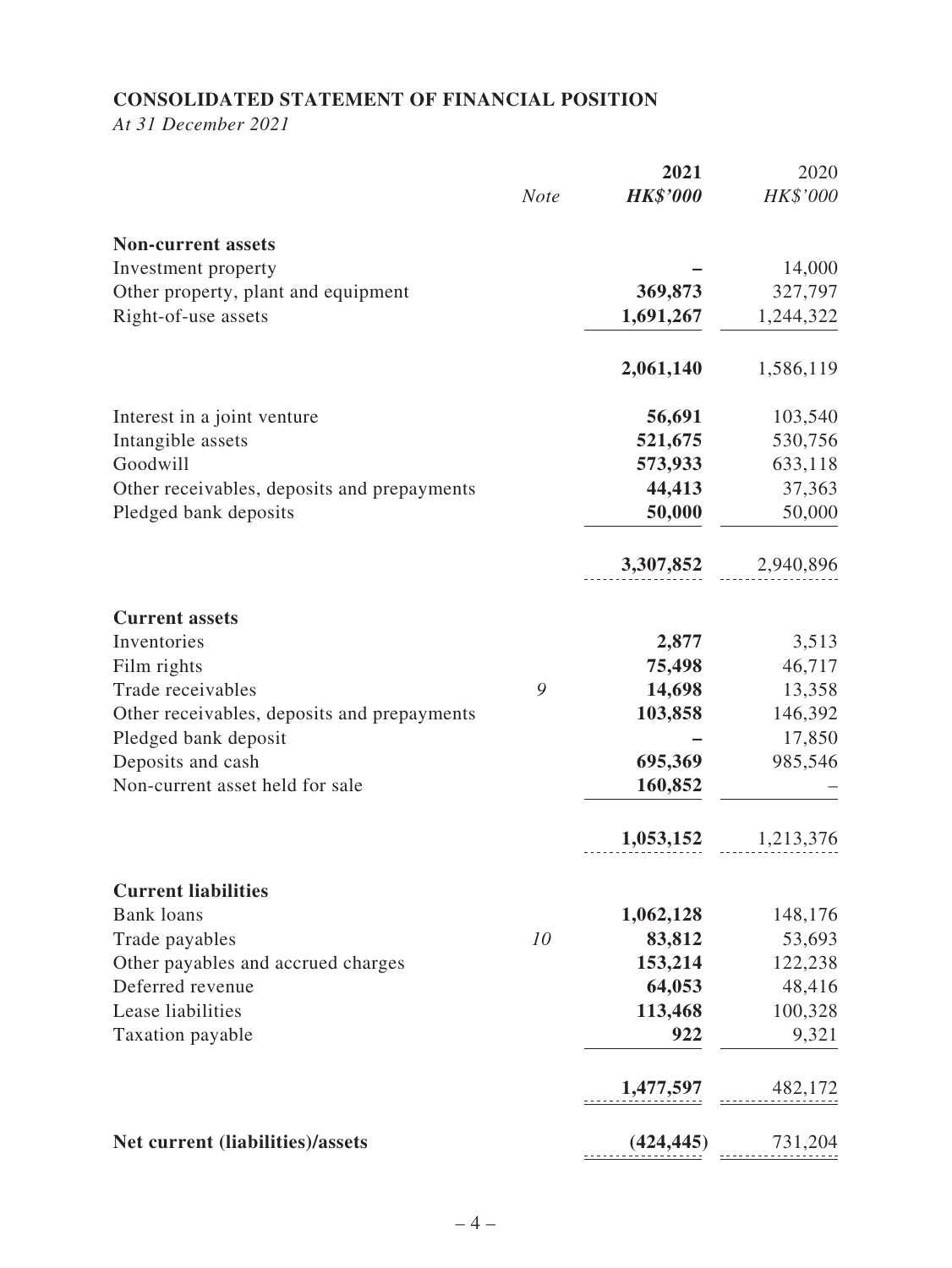|                                              |             | 2021            | 2020      |
|----------------------------------------------|-------------|-----------------|-----------|
|                                              | <b>Note</b> | <b>HK\$'000</b> | HK\$'000  |
| <b>Total assets less current liabilities</b> |             | 2,883,407       | 3,672,100 |
| <b>Non-current liabilities</b>               |             |                 |           |
| <b>Bank loans</b>                            |             |                 | 1,057,943 |
| Lease liabilities                            |             | 613,121         | 568,563   |
| Deferred revenue                             |             | 583,120         |           |
| Deferred tax liabilities                     |             | 142,683         | 162,859   |
|                                              |             | 1,338,924       | 1,789,365 |
| <b>NET ASSETS</b>                            |             | 1,544,483       | 1,882,735 |
| <b>CAPITAL AND RESERVES</b>                  |             |                 |           |
| Share capital                                |             | 279,967         | 279,967   |
| Reserves                                     |             | 1,265,893       | 1,603,365 |
| Total equity attributable to equity holders  |             |                 |           |
| of the Company                               |             | 1,545,860       | 1,883,332 |
| <b>Non-controlling interests</b>             |             | (1,377)         | (597)     |
| <b>TOTAL EQUITY</b>                          |             | 1,544,483       | 1,882,735 |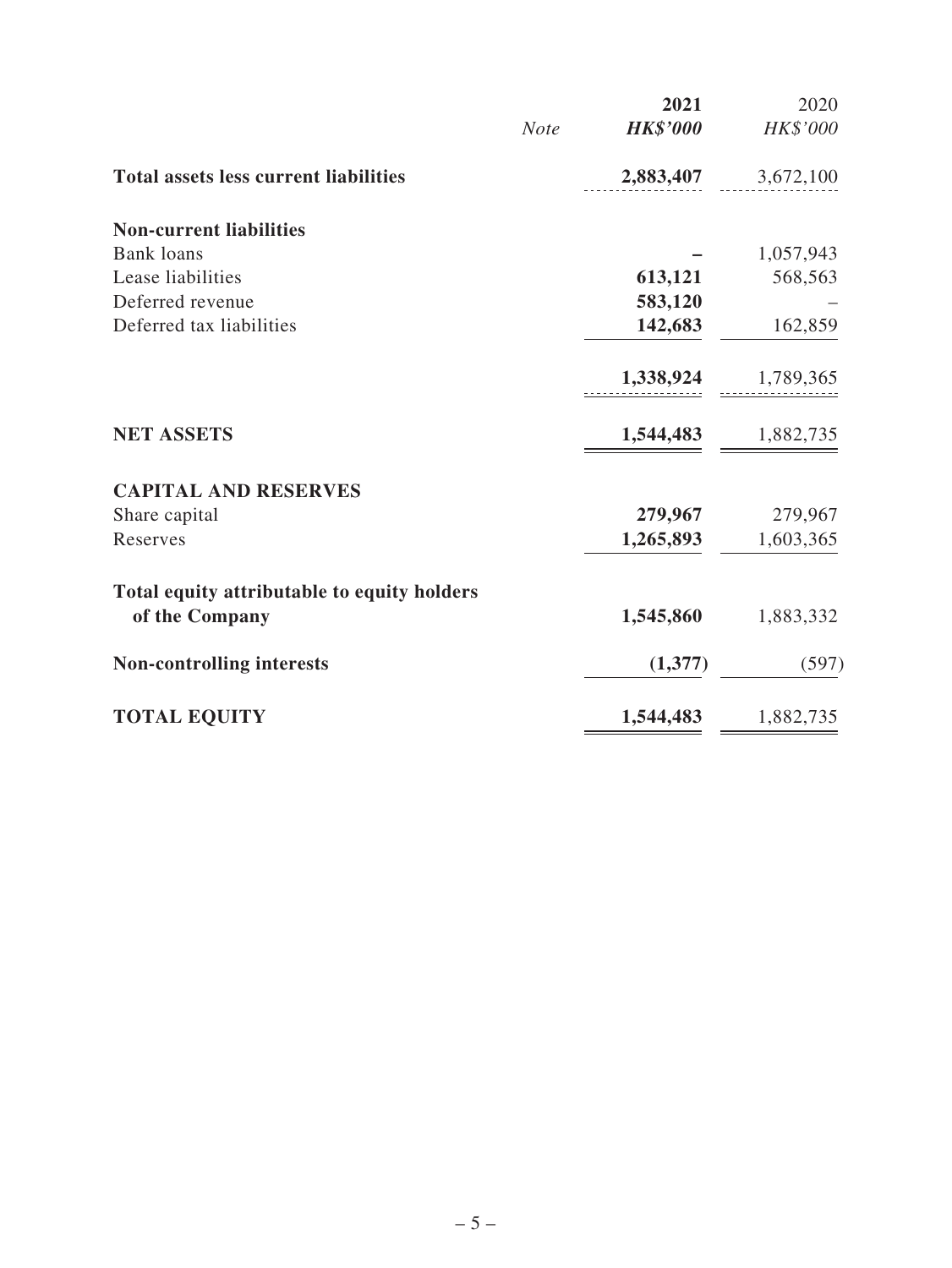## **NOTES TO THE FINANCIAL STATEMENTS**

#### **1 STATEMENT OF COMPLIANCE**

The financial results set out in the announcement do not constitute the Group's consolidated financial statements for the year ended 31 December 2021 but are extracted from those financial statements.

The financial statements have been prepared in accordance with all applicable Hong Kong Financial Reporting Standards ("HKFRSs"), which collective term includes all applicable individual HKFRSs, Hong Kong Accounting Standards ("HKASs") and Interpretations issued by the Hong Kong Institute of Certified Public Accountants ("HKICPA"), accounting principles generally accepted in Hong Kong and the disclosure requirements of the Hong Kong Companies Ordinance. The financial statements also comply with the applicable disclosure provisions of the Rules Governing the Listing of Securities on The Stock Exchange of Hong Kong Limited (the "Listing Rules"). Significant accounting policies adopted by the Group are disclosed below.

The HKICPA has issued certain new and revised HKFRSs that are first effective or available for early adoption for the current accounting period of the Group. Note 3 provides information on any changes in accounting policies resulting from initial application of these developments to the extent that they are relevant to the Group for the current and prior accounting periods reflected in the financial statements.

#### **2 BASIS OF PREPARATION**

The consolidated financial statements for the year ended 31 December 2021 comprise the Group and the Group's interest in a joint venture.

Due to the COVID-19 outbreak, the Group's operations were impacted by the tightened social distancing measures including temporary closure of the Group's cinemas. During the year ended 31 December 2021, the Group incurred a loss for the year of HK\$314,911,000.

As at 31 December 2021, the Group had net current liabilities of HK\$424,445,000, primarily as a result of bank loans amounting to HK\$1,062,128,000 classified as current liabilities, as the Group did not fulfill certain financial covenants under the Group's banking facilities. As at 31 December 2021, the Group had cash and cash equivalents and pledged bank deposits totalling HK\$745,369,000 which are insufficient to fully repay those bank loans if the lenders exercise the repayable on demand clause unless the Group is able to generate sufficient net cash inflows from its operations and/or other sources.

These facts and circumstances indicate the existence of a material uncertainty which may cast significant doubt on the Group's ability to continue as a going concern and, therefore, it may be unable to realise its assets and discharge its liabilities in the normal course of business.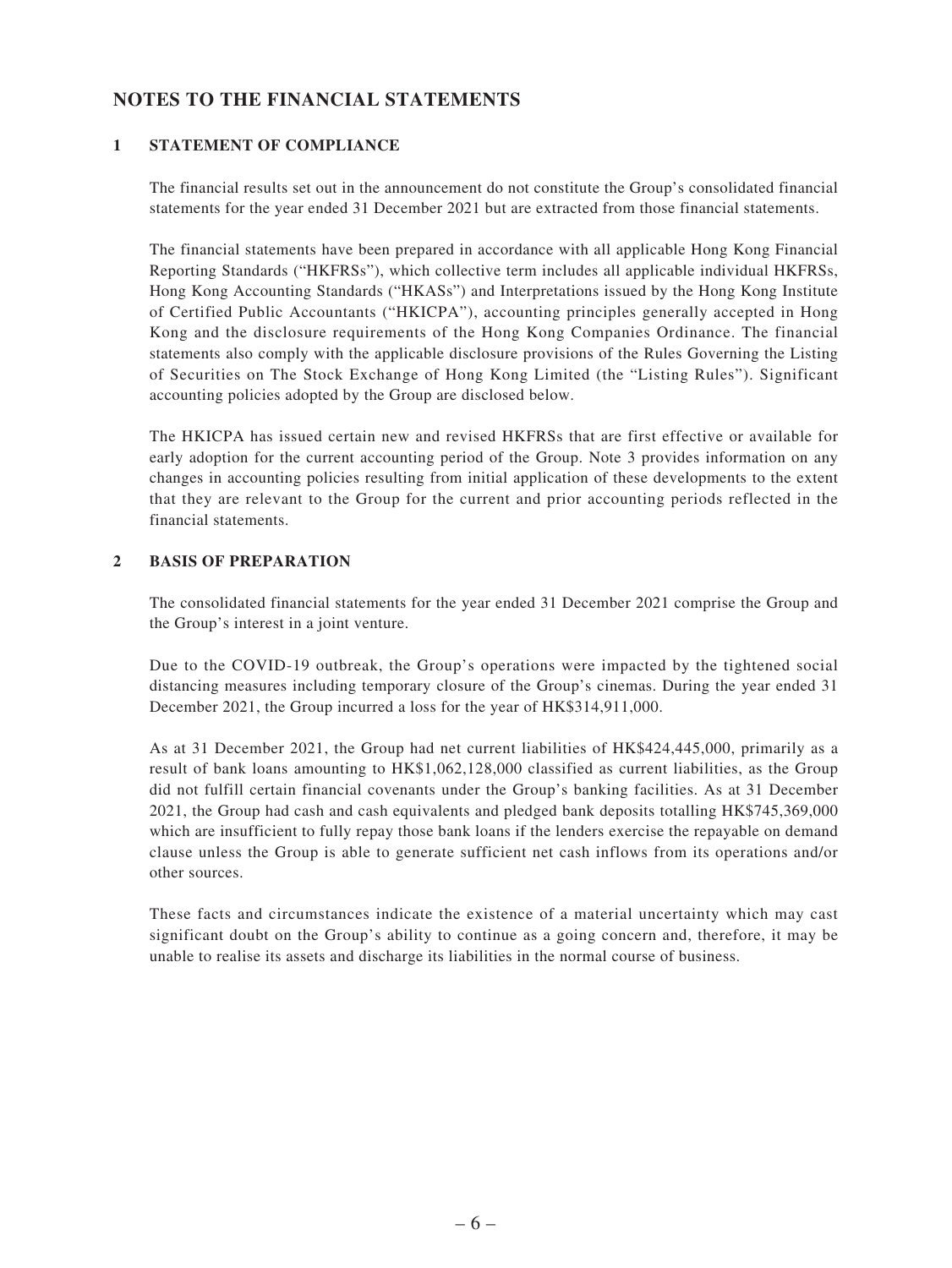The directors have been taking various actions to improve the Group's operating cash flows, which include:

- implementing various strategies to improve the Group's exhibition, distribution and production income to generate additional operating cash inflows;
- the Group has obtained commitment letters from certain existing banks lenders and is in the process to enter into a facility agreement for a term loan of HK\$573,000,000 to early refinance the existing banking facility; and
- disposal of the Group's properties, including entering into a sale and purchase agreement in relation to the disposal of its Hong Kong office property for a consideration of HK\$225,000,000 with completion scheduled on or before 29 April 2022.

Based on the directors' intentions and the cash flow forecast, assuming the success of the above measures, the directors are of the opinion that the Group is able to meet its financial obligations as and when they fall due. Accordingly, it is appropriate to prepare the Group's financial statements for the year ended 31 December 2021 on a going concern basis. Should the Group not be able to continue to operate as a going concern, adjustments would have to be made to write down the value of assets to their recoverable amounts, to provide for further liabilities which might arise and to reclassify non-current assets and non-current liabilities as current assets and current liabilities respectively. The effect of these adjustments has not been reflected in these financial statements.

The preparation of financial statements in conformity with HKFRSs requires management to make judgements, estimates and assumptions that affect the application of policies and reported amounts of assets, liabilities, income and expenses. The estimates and associated assumptions are based on historical experience and various other factors that are believed to be reasonable under the circumstances, the results of which form the basis of making the judgements about carrying values of assets and liabilities that are not readily apparent from other sources. Actual results may differ from these estimates.

The estimates and underlying assumptions are reviewed on an ongoing basis. Revisions to accounting estimates are recognised in the period in which the estimate is revised if the revision affects only that period, or in the period of the revision and future periods if the revision affects both current and future periods.

Judgements made by management in the application of HKFRSs that have significant effect on the financial statements and major sources of estimation uncertainty are discussed in the consolidated financial statements.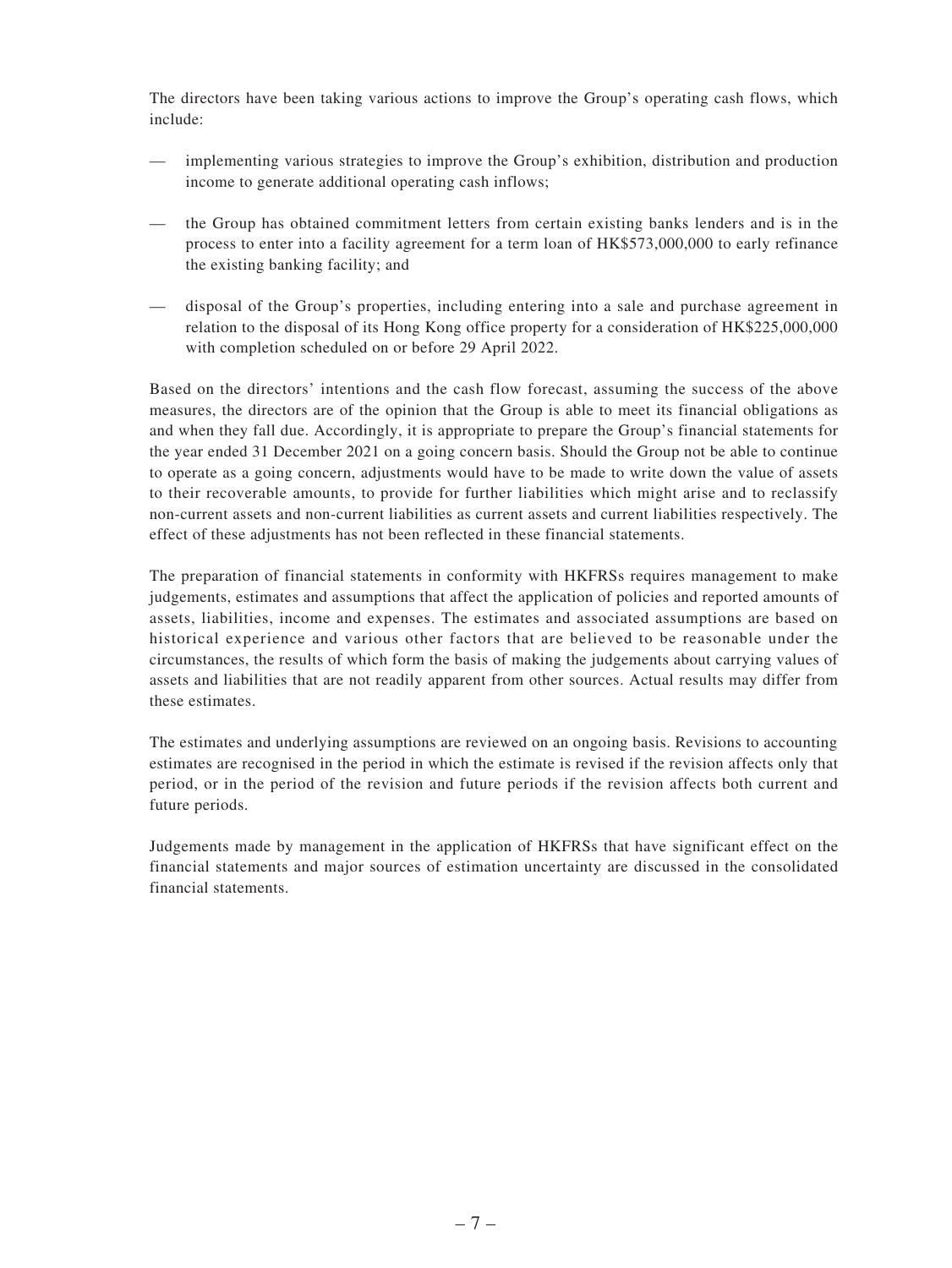#### **3 CHANGES IN ACCOUNTING POLICIES**

The Group has applied the following amendments to HKFRSs issued by the HKICPA to these financial statements for the current accounting period:

- • Amendments to HKFRS 9, HKAS 39, HKFRS 7, HKFRS 4 and HKFRS 16, *Interest rate benchmark reform — phase 2*
- • Amendment to HKFRS 16, *Covid-19-related rent concessions beyond 30 June 2021*

Other than the amendment to HKFRS 16, the Group has not applied any new standard or interpretation that is not yet effective for the current accounting year. Impacts of the adoption of the amended HKFRSs are discussed below:

#### **Amendment to HKFRS 16,** *Covid-19-related rent concessions beyond 30 June 2021 (2021 amendment)*

The Group previously applied the practical expedient in HKFRS 16 such that as lessee it was not required to assess whether rent concessions occurring as a direct consequence of the COVID-19 pandemic were lease modifications, if the eligibility conditions are met. One of these conditions requires the reduction in lease payments affect only payments originally due on or before a specified time limit. The 2021 amendment extends this time limit from 30 June 2021 to 30 June 2022.

The Group has early adopted the 2021 amendment in this financial year. Accordingly, these rent concessions are now accounted for as negative variable lease payments, and are recognised in profit or loss in the period in which the event or condition that triggers those payments occurred. There is no impact on the opening balance of equity at 1 January 2021.

#### **4 REVENUE**

Revenue, which is from contracts within the scope of HKFRS 15, represents income from the sale of film, video and television rights, film and television drama distribution, theatre operation, promotion and advertising services, agency and consultancy services, sale of audio visual products, membership fees and food and beverage sales.

The Group's customer base is diversified and there is no customer with whom transactions have exceeded 10% of the Group's revenue.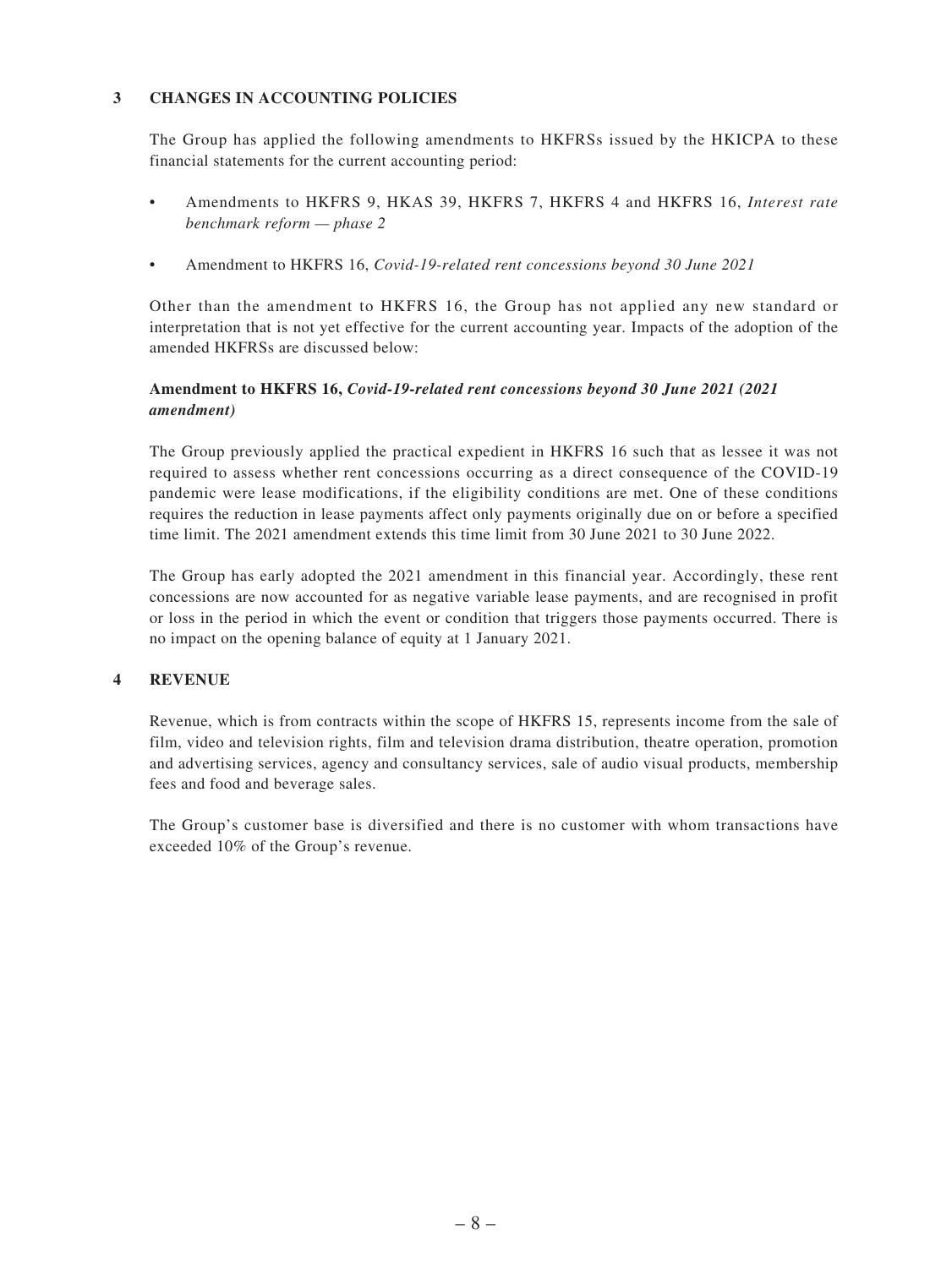#### **5 SEGMENT REPORTING**

The Group manages its businesses by geography. In a manner consistent with the way in which information is reported internally to the Group's most senior executive management for the purposes of resources allocation and performance assessment, the Group has presented the following reportable segments. No operating segments have been aggregated to form the reportable segments, which are as follows:

- Hong Kong
- Mainland China
- Singapore
- Taiwan

The results of the Group's revenue from external customers for entities located in Hong Kong, Mainland China, Singapore and Taiwan are set out in the table below.

Each of the above reportable segments primarily derives its revenue from film exhibition, film and video distribution, film and television programme production and the provision of advertising and consultancy services. For the purposes of assessing segment performance and allocating resources between segments, the Group's senior executive management monitors the revenue and results attributable to each reportable segment on the following bases:

#### **Segment revenue and results**

Revenue is allocated to the reportable segments based on the local entities' location of external customers. Expenses are allocated to the reportable segments with reference to sales generated by those segments and the expenses incurred by those geographical locations or which otherwise arise from the depreciation and amortisation of assets attributable to those segments.

The measure used for reporting segment profit is adjusted operating profit after taxation where net finance costs, exchange differences and extraordinary items are excluded, and the effect of HKFRS 16, *Leases* is adjusted as if the rentals had been recognised under HKAS 17, *Leases*. To arrive at adjusted operating profit after taxation, the Group's profit is further adjusted for items not specifically attributable to individual segments, such as directors' and auditors' remuneration and head office or corporate administration costs.

In addition to receiving segment information concerning operating loss after taxation, management is provided with segment information concerning revenue.

Management evaluates performance primarily based on operating loss including the share of results of a joint venture. Intra-segment pricing is generally determined on an arm's length basis.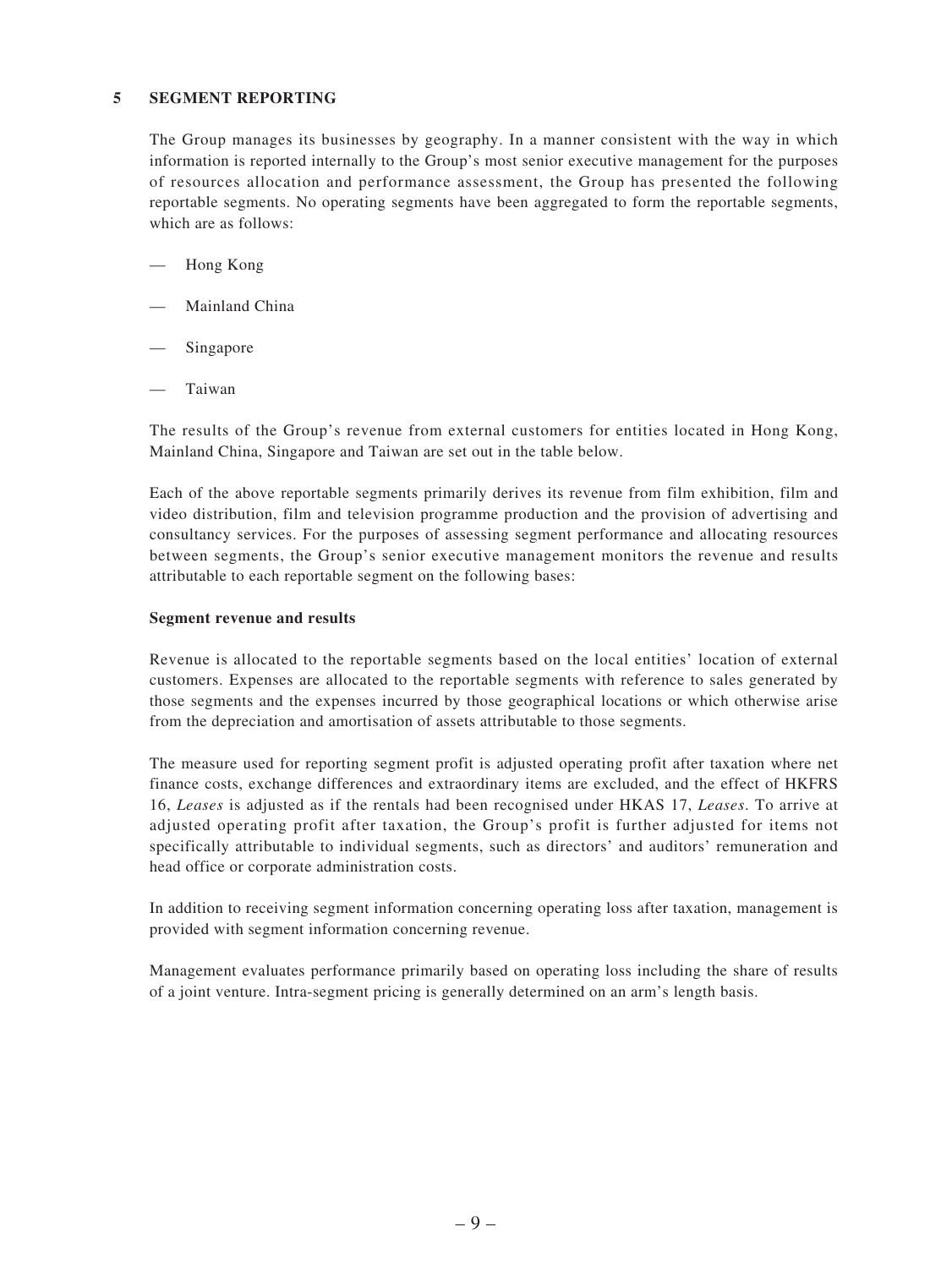Segment information regarding the Group's revenue and results by geographical market is presented below:

|                                                             | <b>Hong Kong</b> |                          | <b>Mainland China</b>    |                |                 | <b>Singapore</b> |                          | Taiwan         | Consolidated           |                       |
|-------------------------------------------------------------|------------------|--------------------------|--------------------------|----------------|-----------------|------------------|--------------------------|----------------|------------------------|-----------------------|
|                                                             | 2021             | 2020                     | 2021                     | 2020           | 2021            | 2020             | 2021                     | 2020           | 2021                   | 2020                  |
|                                                             | <b>HK\$'000</b>  | HK\$'000                 | <b>HK\$'000</b>          | HK\$'000       | <b>HK\$'000</b> | HK\$'000         | <b>HK\$'000</b>          | HK\$'000       | <b>HK\$'000</b>        | HK\$'000              |
| Segment revenue:                                            |                  |                          |                          |                |                 |                  |                          |                |                        |                       |
| Revenue                                                     |                  |                          |                          |                |                 |                  |                          |                |                        |                       |
| $-$ Exhibition                                              | 132,397          | 64,915                   | $\overline{\phantom{0}}$ | $\overline{a}$ | 398,708         | 309,359          | 277,664                  | 279,285        | 808,796                | 653,559               |
| - Distribution and production                               | 6,199            | 9,827                    | 3,171                    | 201            | 31,680          | 32,751           | 3,933                    | 7,713          | 44,983                 | 50,492                |
| - Club House                                                | L                | $\overline{\phantom{0}}$ | 1,485                    | 12,907         | L,              | $\overline{a}$   | $\overline{\phantom{0}}$ | $\overline{a}$ | 1,485                  | 12,907                |
| $-$ Corporate                                               | 1,600            | 2,437                    | $\overline{a}$           | $\overline{a}$ | ۰               |                  | ۰                        | $\overline{a}$ | 1,600                  | 2,437                 |
| Reportable segment revenue                                  | 140,196          | 77,179                   | 4,656                    | 13,108         | 430,388         | 342,110          | 281,597                  | 286,998        | 856,837                | 719,395               |
| Reportable segment loss after<br>taxation                   | (34, 561)        | (68, 331)                | (18, 217)                | (38,937)       | (10, 160)       | (26, 220)        | (39, 543)                | (18,605)       | (102, 481)             | (152,093)             |
| <b>Reconciliation - Revenue</b>                             |                  |                          |                          |                |                 |                  |                          |                |                        |                       |
| Reportable segment revenue<br>Share of revenue from a joint |                  |                          |                          |                |                 |                  |                          |                | 856,837                | 719,395               |
| venture in Taiwan                                           |                  |                          |                          |                |                 |                  |                          |                | (281, 597)             | (286,998)             |
| Elimination of intra-segmental                              |                  |                          |                          |                |                 |                  |                          |                |                        |                       |
| revenue<br>Others                                           |                  |                          |                          |                |                 |                  |                          |                | (19, 823)<br>(40, 516) | (18,005)<br>(91, 746) |
|                                                             |                  |                          |                          |                |                 |                  |                          |                |                        |                       |
| <b>Consolidated revenue</b>                                 |                  |                          |                          |                |                 |                  |                          |                | 514,901                | 322,646               |
| <b>Reconciliation - Loss before</b><br>taxation             |                  |                          |                          |                |                 |                  |                          |                |                        |                       |
| Reportable loss after taxation                              |                  |                          |                          |                |                 |                  |                          |                |                        |                       |
| from external customers                                     |                  |                          |                          |                |                 |                  |                          |                | (102, 481)             | (152,093)             |
| Unallocated operating expenses, net                         |                  |                          |                          |                |                 |                  |                          |                | (211, 672)             | (136,078)             |
| Non-controlling interests                                   |                  |                          |                          |                |                 |                  |                          |                | (758)                  | (3)                   |
| Income tax credit                                           |                  |                          |                          |                |                 |                  |                          |                | (16, 447)              | (10, 267)             |
| <b>Consolidated loss before tax</b>                         |                  |                          |                          |                |                 |                  |                          |                | (331, 358)             | (298, 441)            |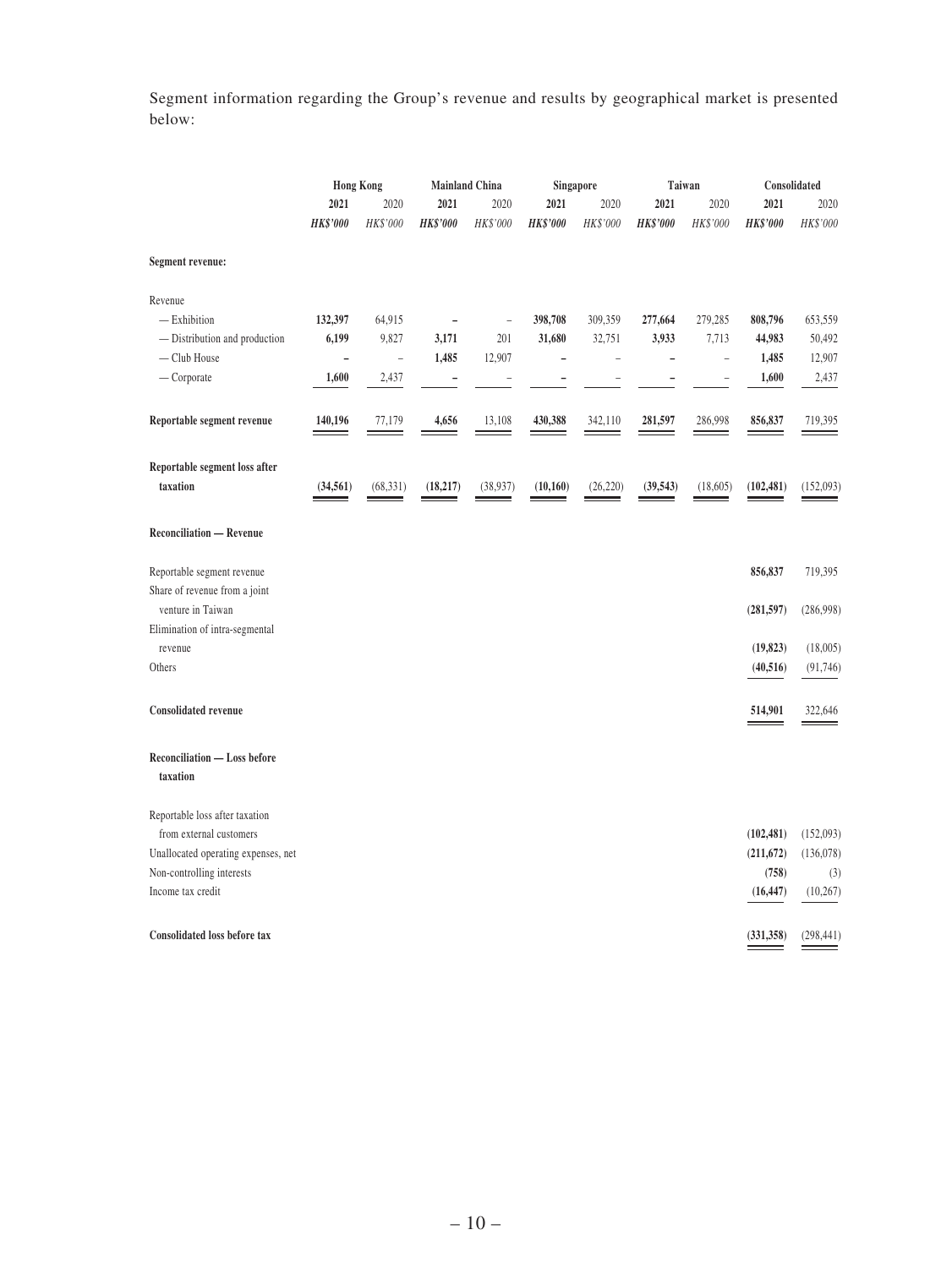#### **6 LOSS BEFORE TAXATION**

**(c) Other items**

Loss before taxation is arrived at after charging/(crediting):

|                                                                | 2021<br><b>HK\$'000</b> | 2020<br>HK\$'000 |
|----------------------------------------------------------------|-------------------------|------------------|
| <b>Finance costs</b>                                           |                         |                  |
| Interest on bank loans                                         | 18,721                  | 30,547           |
| Interest on lease liabilities                                  | 25,439                  | 33,173           |
| Other ancillary borrowing costs                                | 18,383                  | 9,686            |
| Total finance costs on financial liabilities not at fair value |                         |                  |
|                                                                | 62,543                  | 73,406           |
| Less: finance cost capitalised into construction in progress*  | (1,486)                 | (458)            |
|                                                                | 61,057                  | 72.948           |
|                                                                | through profit or loss  |                  |

*\* The finance costs have been capitalised at rates ranging from 1.75% to 1.83% (ranging from 1.76% to 4.69% per annum for the year ended 31 December 2020) per annum for the year ended 31 December 2021.*

#### **(b) Staff costs (excluding directors' emoluments)**

|                                                           | 2021            | 2020     |
|-----------------------------------------------------------|-----------------|----------|
|                                                           | <b>HK\$'000</b> | HK\$'000 |
| Salaries, wages and other benefits (note $(i)$ )          | 82,029          | 95,633   |
| Contributions to defined contribution retirement plans    | 7,191           | 7,727    |
|                                                           | 89,220          | 103,360  |
| Other items                                               |                 |          |
| Cost of inventories                                       | 22,224          | 16,185   |
| Cost of services provided                                 | 170,412         | 100,558  |
| Depreciation charge                                       |                 |          |
| — owned property, plant and equipment                     | 48,437          | 59,468   |
| — right-of-use assets                                     | 116,928         | 136,384  |
| Amortisation of intangible assets                         | 1,481           | 1,481    |
| Amortisation of film rights (note (ii))                   | 666             | 1,811    |
| Auditors' remuneration                                    | 3,198           | 2,978    |
| (Gain)/loss on disposals of property, plant and equipment | (203)           | 831      |
| Impairment losses on non-financial assets                 |                 |          |
| — cinema-related assets                                   | 85,567          | 26,394   |
| — club house assets                                       |                 | 7,493    |
| — goodwill                                                | 49,239          | 37,416   |
| - film rights                                             | 3,468           | 593      |
| Exchange loss, net                                        | (2,335)         | (45,686) |
| Interest income from bank deposits                        | (5,241)         | (9,030)  |

*Notes:* (i) The amount includes provision for long service payments.

(ii) The amortisation of film rights for the year is included in "Cost of sales" in the consolidated income statement.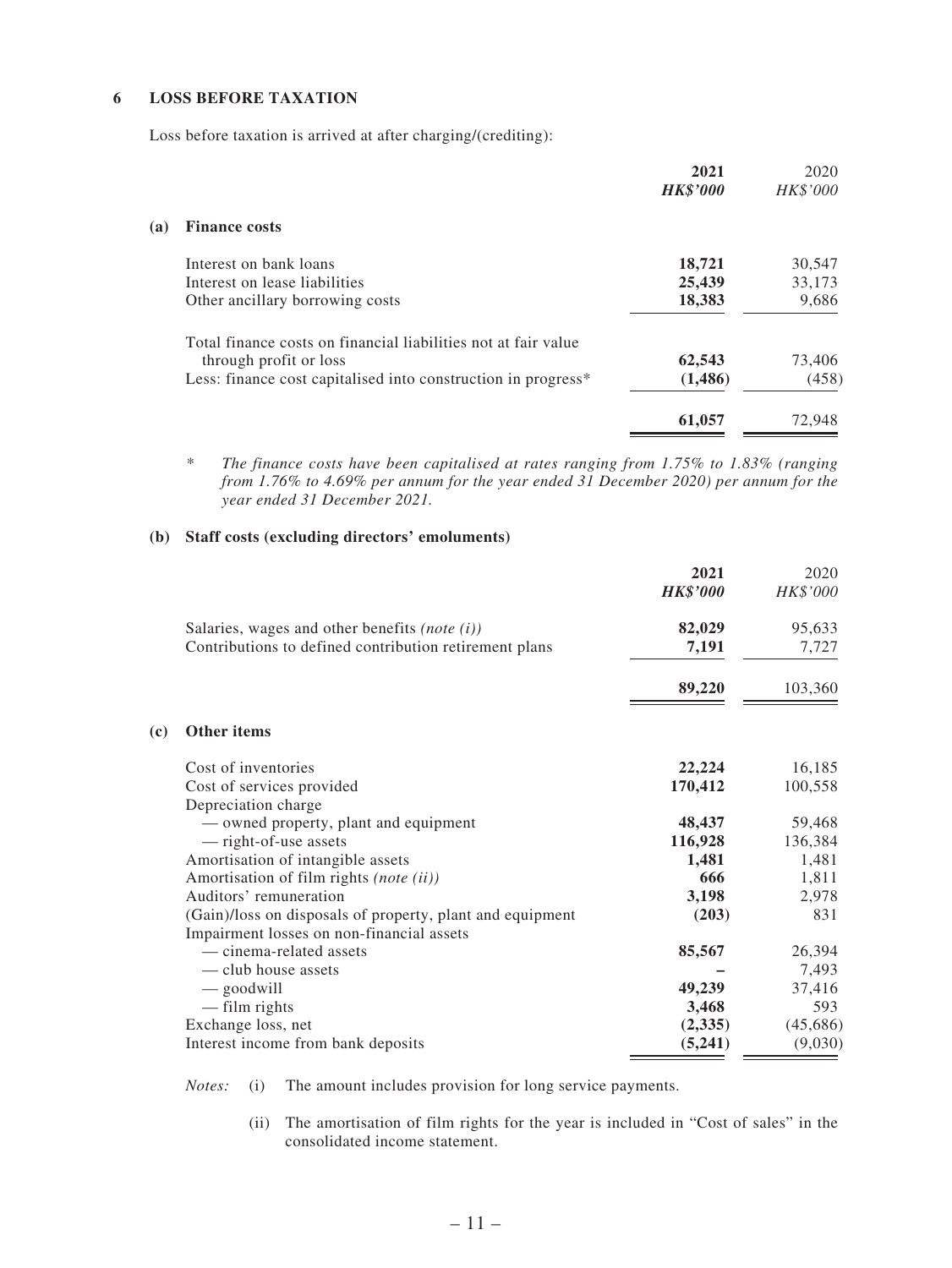#### **7 INCOME TAX IN THE CONSOLIDATED INCOME STATEMENT**

Taxation in the consolidated income statement represents:

|                                                   | 2021<br><b>HK\$'000</b> | 2020<br>HK\$'000 |
|---------------------------------------------------|-------------------------|------------------|
| Current income tax                                |                         |                  |
| Provision for Hong Kong tax                       |                         |                  |
| Provision for overseas tax                        | 824                     | 1,322            |
| Under/(over) provision in respect of prior years  | 350                     | (185)            |
|                                                   | 1,174                   | 1,137            |
| Deferred $tax -overse$                            |                         |                  |
| Origination and reversal of temporary differences | (17,621)                | (11, 404)        |
| Actual tax credit                                 | (16, 447)               | (10, 267)        |

No provision for Hong Kong Profits Tax has been made in the consolidated financial statements as the Group sustained a loss for Hong Kong Profits Tax for both years.

No provision for Mainland China Corporate Income Tax has been made in the consolidated financial statements as the Group sustained a loss for Mainland China Corporate Income Tax for both years.

The provision for Singapore Corporate Income Tax of the subsidiaries established in Singapore is calculated at 17% (2020: 17%) of the estimated taxable profits for the year.

During the year ended 31 December 2021, the Group reversed HK\$5,272,000 (2020: HK\$2,447,000) for income taxes on accumulated earnings generated by its joint venture in Taiwan which will be distributed to the Group in the foreseeable future.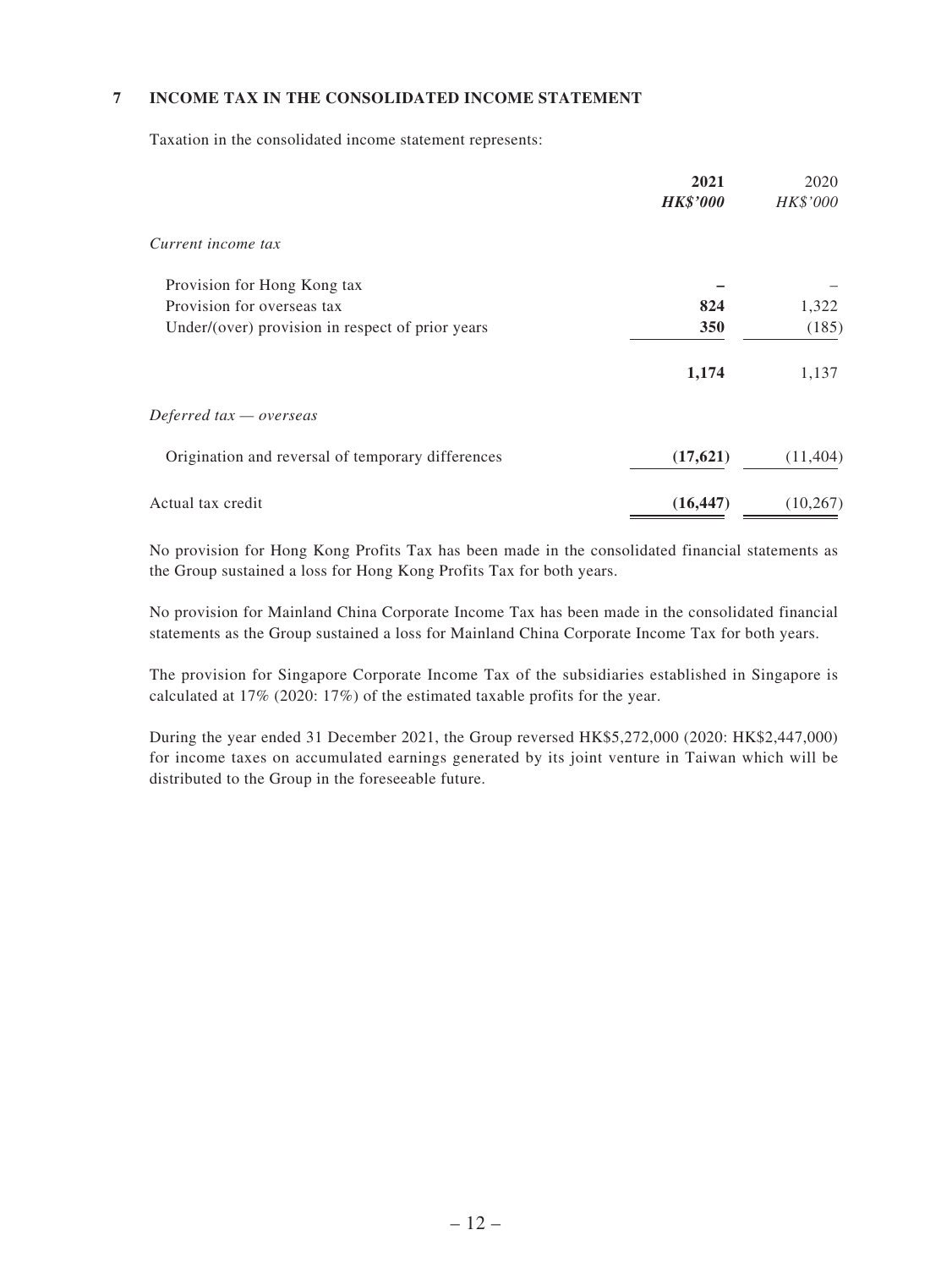#### **8 LOSS PER SHARE**

#### **(a) Basic loss per share**

The calculation of basic loss per share is based on the loss attributable to equity holders of the Company of HK\$314,153,000 (2020: HK\$288,171,000) and the weighted average number of ordinary shares of 2,799,669,050 (2020: 2,799,669,050 shares) in issue during the year, calculated as follows:

|                                                      | 2021          | 2020          |
|------------------------------------------------------|---------------|---------------|
|                                                      | Number of     | Number of     |
|                                                      | shares        | shares        |
| Issued ordinary share and weighted average number of |               |               |
| ordinary shares as at 31 December                    | 2,799,669,050 | 2,799,669,050 |

#### **(b) Diluted loss per share**

The Company does not have any dilutive potential ordinary shares at 31 December 2021 and 2020. Diluted loss per share for the years ended 31 December 2021 and 2020 is the same as the basic loss per share.

#### **9 TRADE RECEIVABLES**

The Group usually grants credit periods ranging from one to three months. Each customer has a credit limit and overdue balances are regularly reviewed by management.

As of the end of the reporting period, the ageing analysis of trade receivables, based on the invoice date and net of allowance for doubtful debts, is as follows:

|                                   | 2021<br><b>HK\$'000</b> | 2020<br>HK\$'000 |
|-----------------------------------|-------------------------|------------------|
| Within 1 month                    | 11,019                  | 7,123            |
| Over 1 month but within 2 months  | 1,282                   | 1,454            |
| Over 2 months but within 3 months | 488                     | 1,662            |
| Over 3 months                     | 1,909                   | 3,119            |
|                                   | 14,698                  | 13,358           |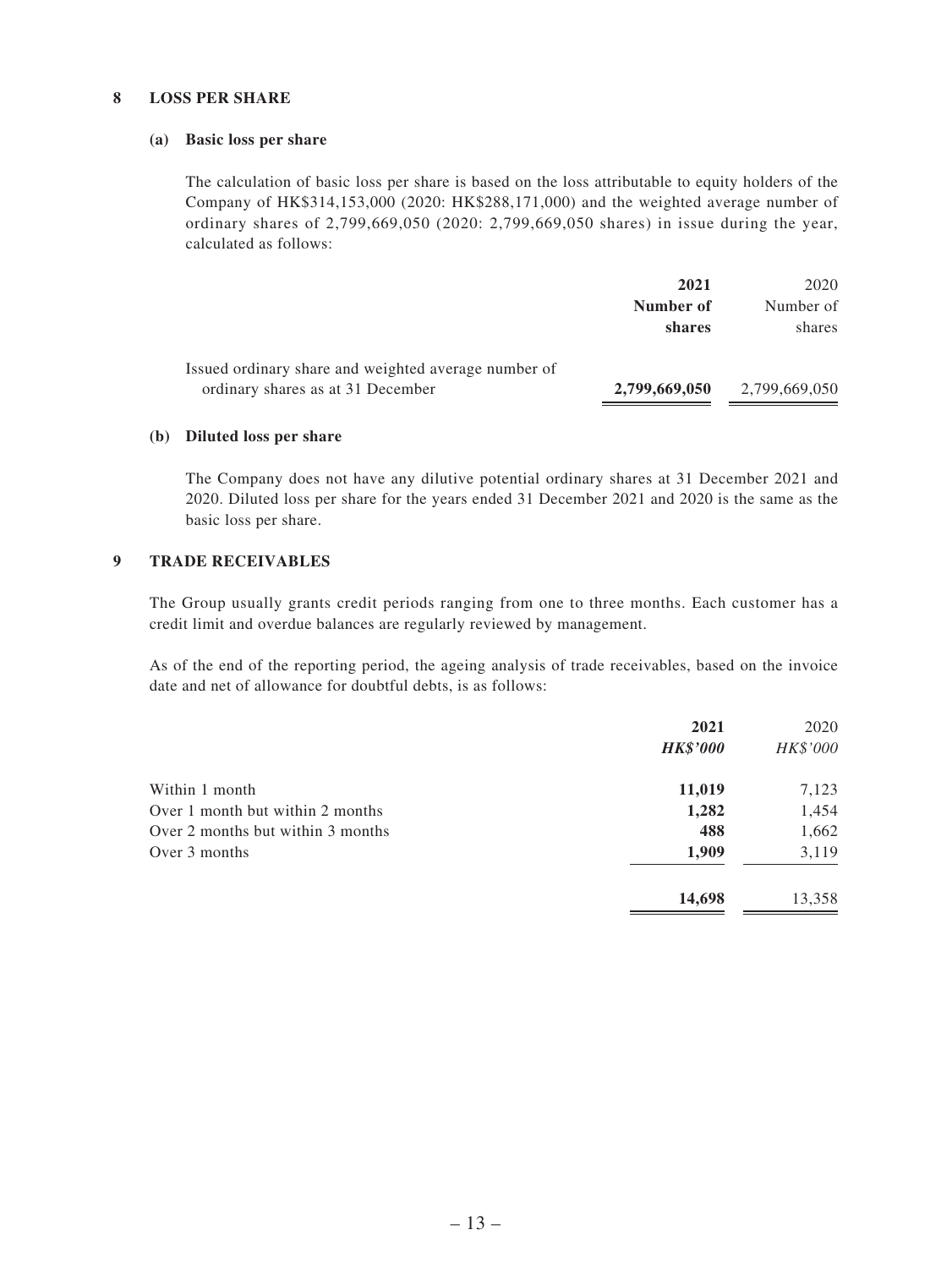#### **10 TRADE PAYABLES**

The ageing analysis of trade payables, based on the invoice date, as of the end of the reporting period is as

follows:

|                 | 2021<br><b>HK\$'000</b> | 2020<br>HK\$'000 |
|-----------------|-------------------------|------------------|
| Within 3 months | 72,429                  | 40,463           |
| 4 to 6 months   | 287                     | 1,479            |
| 7 to 12 months  | 307                     | 212              |
| Over 1 year     | 10,789                  | 11,539           |
|                 | 83,812                  | 53,693           |

#### **11 EVENT AFTER THE REPORTING PERIOD**

The COVID-19 pandemic since early 2020 has brought about additional uncertainties in the Group's operating environment and has impacted the Group's operations and financial position.

With the fifth of COVID-19 outbreak in Hong Kong since January 2022, the government has tightened the social distancing measures including temporary closure of all cinemas in Hong Kong starting from 7 January 2022 until 20 April 2022.

The Group will continue to pay close attention of the development of the COVID-19 outbreak, evaluate and proactively respond to its impact of the Group's financial position and operating results.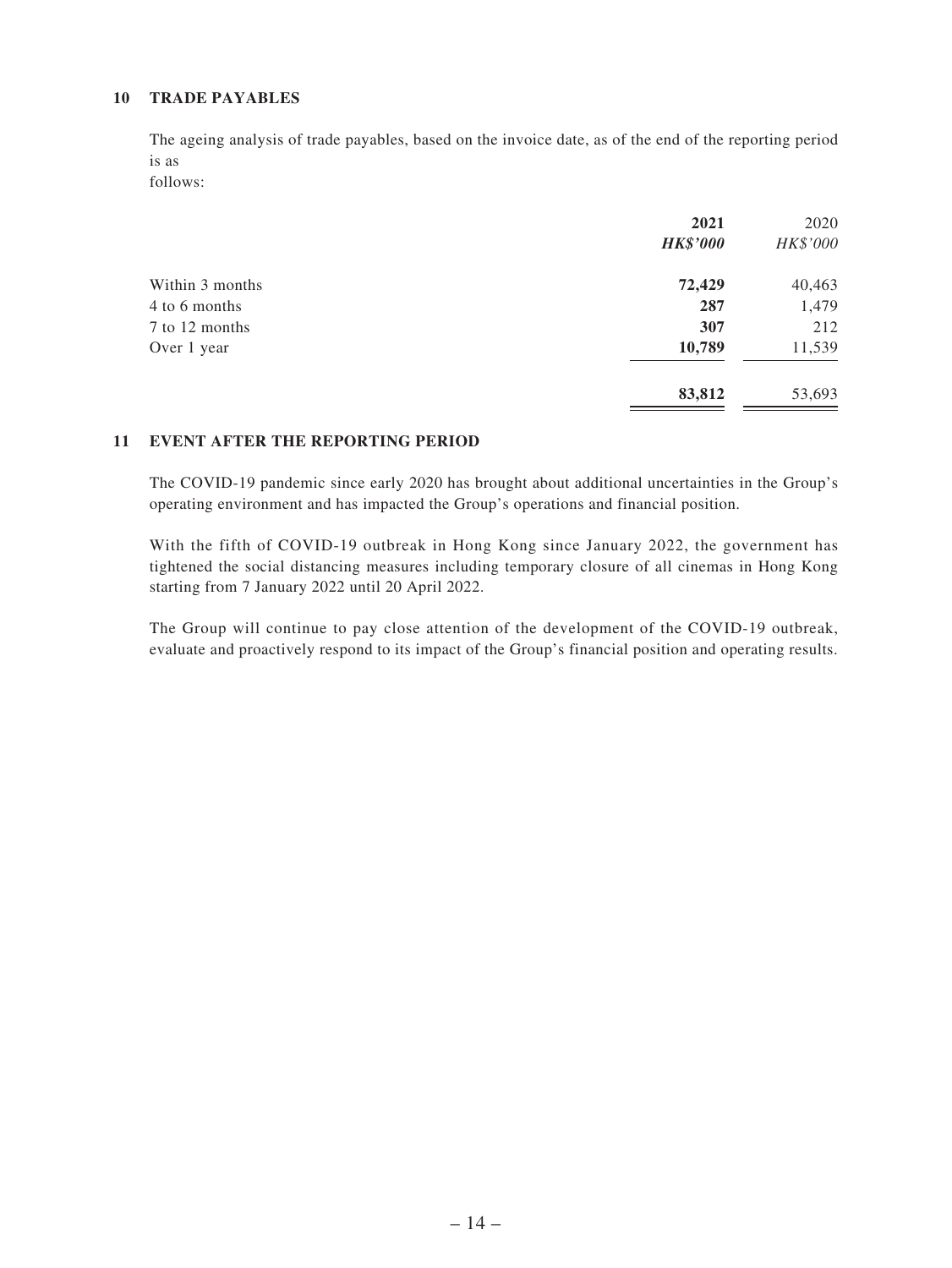# **MANAGEMENT DISCUSSION AND ANALYSIS**

### **BUSINESS REVIEW**

Founded in 1970, Orange Sky Golden Harvest Group has been a world-class Chinese language film and entertainment company primarily engaged in film exhibition, film and TV programme production, and film distribution businesses.

The Group has played a vital role in the development of the Chinese language film industry. Since its inception, the Group has produced and financed over 600 movies and is currently the only cinema chain that operates across Hong Kong, Singapore and Taiwan. To date, the Group owns a movie library of over 140 movies.

2021 remains a challenging year for the Group with worldwide cinema industry continued to be plagued by frequent closures to cope with COVID-19, leading to direct loss of box office revenue. In particular, the Group's cinema operations in Hong Kong and Taiwan have been closed for 7 weeks and 8 weeks respectively by government lockdown orders during the year. While Singapore cinemas remained opened throughout the year, the region's cinemas are affected severely by tightening measures imposed by the government including seat capacity restrictions, controlled food and beverage consumptions inside cinema halls, as well as delay for blockbusters releases.

Despite the difficult operating environment, the Group firmly believes that challenges are short term and that the cinema industry worldwide will revitalise as COVID-19 situation gradually alleviates as proven by the strong results posed by worldwide cinemas during Christmas 2021. As such, the Group remains committed to expand its market share in its existing geographies of operation, whereby the Group opened 5 cinemas with 29 screens during the year across Hong Kong, Singapore, and Taiwan, further its cost benefits from economies of scale. The Group expects to continue new cinema opening across Hong Kong, Singapore and Taiwan over the course of 2022 and 2023. In the meantime, the Group will expand cinemas from single use of movie viewing to become an integrated entertainment hub featuring other lifestyle offerings such as live music, esports, collectibles, and food and beverages.

In the PRC, the Group's new venture into the country's blooming live entertainment industry is close to fruition with the first 360 theatre featuring our self-developed IP expected to stage in the 2nd quarter of 2022 in Suzhou with the next three 360 theatres gradually opening over the course of 2022 and 2023. The Group will continue further expansion in this industry by working with the PRC government and other real estate companies to operate theatres and other live entertainment venues. We believe our efforts will position the Group for rapid recovery once COVID-19 alleviates.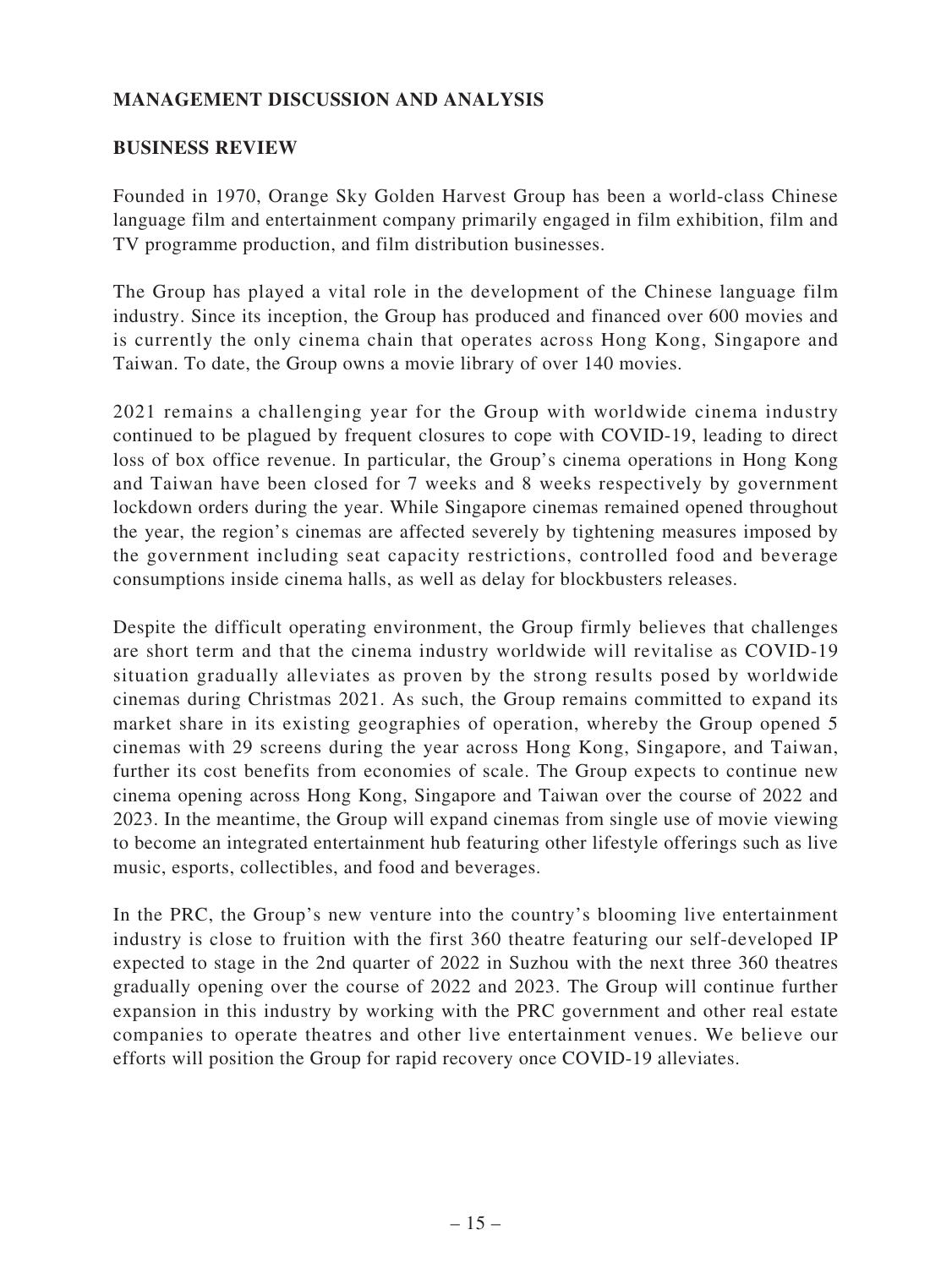## **Film Exhibition**

The Group's film exhibition business remained the key revenue driver accounting for 94% of the Group's total revenue. During the year, the Group's Singapore Golden Village Cinemas and Taiwan Vie Show Cinemas remained as the undisputed market leader locally with 48% and 41% respective share in local box office during the year.

Full year exhibition revenue has improved by 24% to HK\$808.8 million in 2021. The increase is primarily due to 17% increase in total admissions from 11.0 million in 2020 to 12.9 million in 2021 as the Group's cinemas in Singapore opened for the full 52 weeks without disruption (2020: temporary closure of 16 weeks), partially mitigated by closure in Hong Kong and Taiwan for 7 weeks and 8 weeks respectively. During the year, average ticket price for the three regions increased by 7% from HK\$63.4 to HK\$68.1, and to certain extent made up for the loss in admissions from the temporary closure.

As of 31 December 2021, the Group operated a network of 40 cinemas and 322 screens across the region. During the year, the Group opened 3 new cinemas with 13 screens in Hong Kong, 1 new cinema with 10 screens in Taiwan and 1 new cinema with 8 screens in Singapore. In particular, the Group's newly opened Katong cinema in Singapore is the first "new cinema" concept of the Group, featuring 8 flexible exhibition halls that can host live concerts, a foyer area that combines the aesthetics and practical uses of an art gallery, as well as a movie themed Gold Class bar and lounge that intends to provide the best immersive dining experience to patrons. The Group expects to gradually convert its other cinemas into similar entertainment centers.

## **Operating Statistics of the Group's Cinemas**

*(For the year ended 31 December 2021)*

|                                   | <b>Hong Kong</b> | <b>Singapore</b> | Taiwan |
|-----------------------------------|------------------|------------------|--------|
| Number of cinemas*                |                  | 14               | 16     |
| Number of screens*                | 37               | 112              | 173    |
| Admissions ( <i>million</i> )     | 1.6              | 3.7              | 77     |
| Net average ticket price $(HK\$ ) | 69               |                  | 69     |

\* at 31 December 2021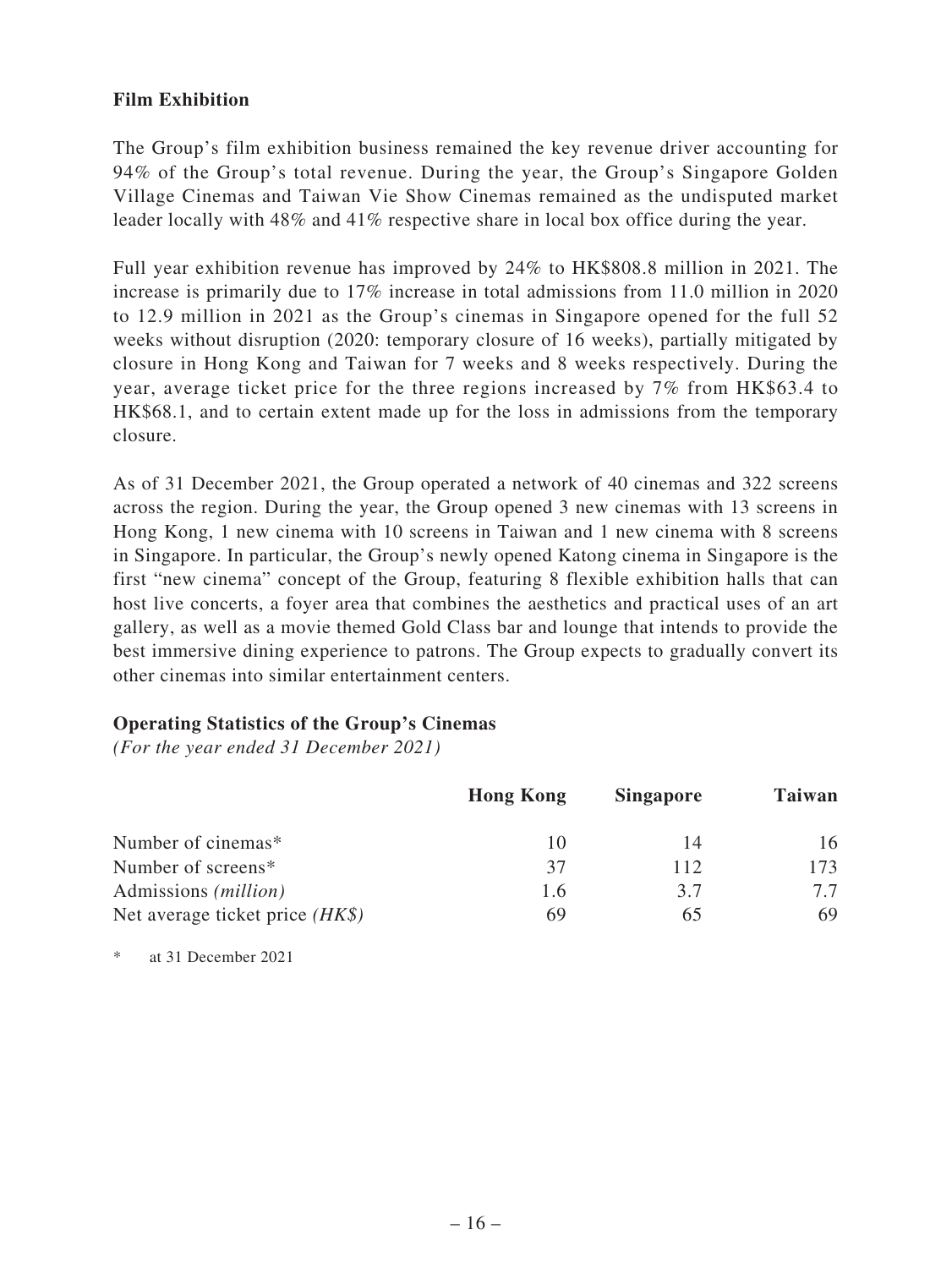## **Hong Kong**

*Operating Statistics of the Group's Cinemas in Hong Kong (For the year ended 31 December 2021)*

|                                    | 2021 | 2020 |
|------------------------------------|------|------|
| Number of cinemas*                 | 10   |      |
| Number of screens*                 | 37   | 24   |
| Admissions ( <i>million</i> )      | 1.6  | 0.5  |
| Net average ticket price $(HK\$ )  | 69   | 72.  |
| Box office receipts (HK\$ million) | 112  | 36   |

at 31 December 2021

Hong Kong is the home market for the Group and the Hong Kong exhibition business has been the core of home business. Riding on the ample liquidity of the Group, improving consumer confidence amidst COVID-19 alleviation, the Group has opened 3 new cinemas in Hong Kong with a total of 13 screens during the year. Our Hong Kong operations operated 10 cinemas and 37 screens in the city as of the year end, up significantly from 7 cinemas and 24 screens as of 31 December 2020.

All Hong Kong cinemas have been put under mandatory closure from 2 December 2020 to 17 February 2021 for a total of 7 weeks during the year. With Hong Kong COVID-19 situation alleviated considerably after the reopening, Hong Kong business has been picking up, resulting in an improvement in admissions from 0.5 million in 2020 to 1.6 million in 2021. Resulting from higher admissions, box office receipts increased by 208% to HK\$111.7 million in the year from HK\$36.3 million in the previous year, making up for the slightly lower average ticket price at HK\$69.2 (2020: HK\$71.9).

Nevertheless, since Hong Kong operations have been negatively affected by social distancing measures such as separation of cinema patrons, seat capacity restrictions and no food and beverages inside exhibition halls, Hong Kong operations recorded a segmental loss of HK\$34.6 million in 2021. This however represents material improvement over the operating loss of HK\$68.3 million in 2020.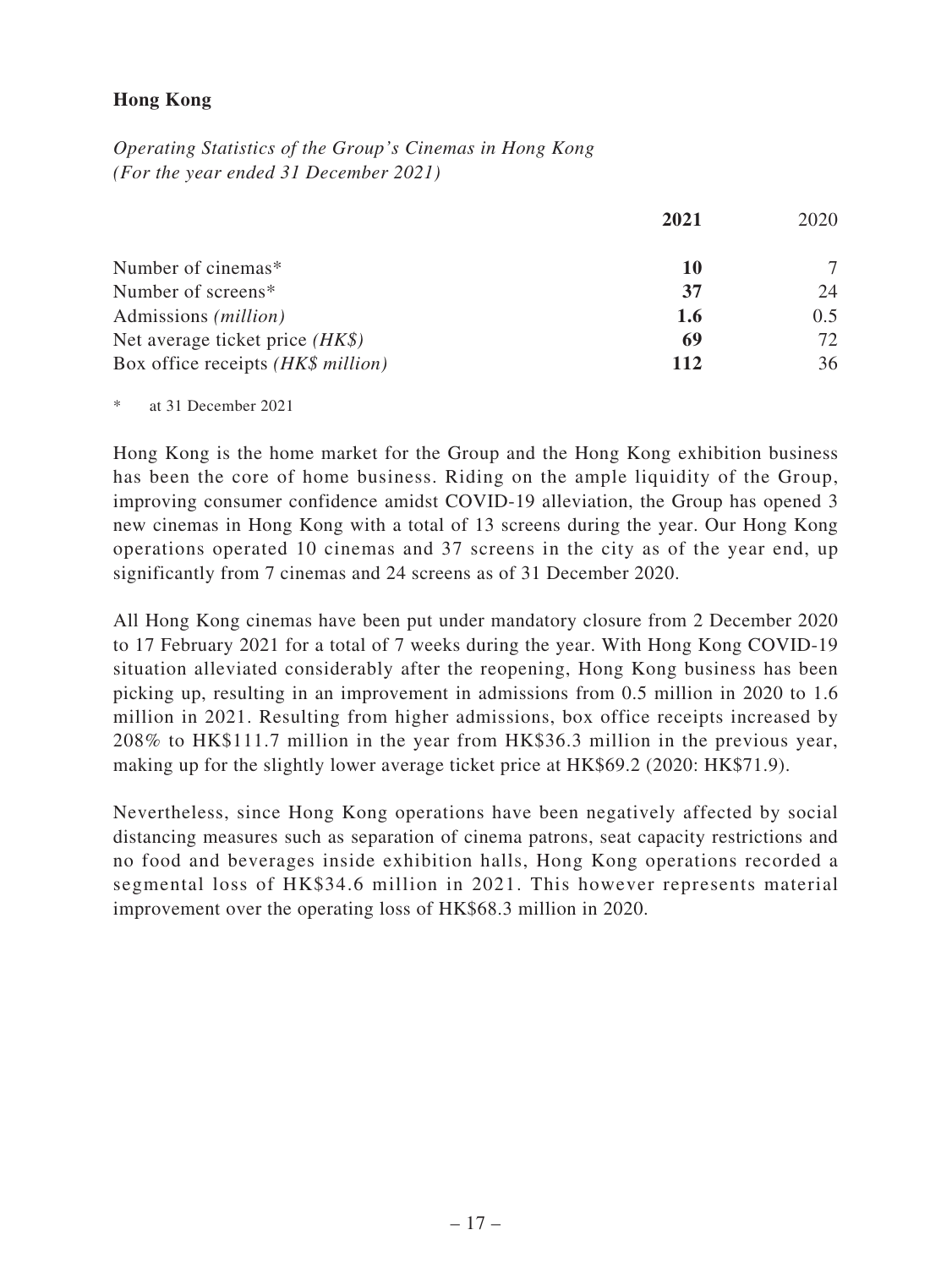## **Singapore**

*Operating Statistics of the Group's Cinemas in Singapore (For the year ended 31 December 2021)*

|                                       | 2021 | 2020 |
|---------------------------------------|------|------|
| Number of cinemas*                    | 14   | 13   |
| Number of screens*                    | 112  | 104  |
| Admissions ( <i>million</i> )         | 3.7  | 2.6  |
| Net average ticket price $(S\$ )      | 11.2 | 10.7 |
| Net box office receipts (S\$ million) |      |      |

at 31 December 2021

Singapore has been the main revenue contributor to the Group, attributing to 50% and 48% of the Group's total revenue in the year end of 2021 and 2020 respectively. The Group's Singapore operations under the Golden Village Cinemas ("Golden Village") brand remained as the market leader locally operating a network of 14 cinemas and 112 screens, attributing to 38% of total installed screens in the country, but represent 48% of the country's box office over the year. The high market share has shown Golden Village's market leadership in local film exhibition market.

During 2021, Golden Village reported net box office receipts of S\$41.0 million (2020: S\$27.4 million), representing a 50% increase in net box office receipts compared with the same period last year. The improvement arises primarily because Singapore cinemas are allowed to open without mandatory closures during the year which resulted in 42% increase in admissions to 3.7 million (2020: 2.6 million), partially mitigated by the surge of Omicron cases which affected consumer confidence, seat capacity restrictions, food and beverage restrictions, and delayed blockbusters during the year.

Golden Village has strived to open up new initiatives to adapt to consumers' quickly changing taste amidst COVID. For example, the higher demand for space and privacy has driven Golden Village to focus on sales of blockbuster movie tickets and dinner combos; Golden Village has increased live concerts streaming and special movie screening frequencies to compensate for the delay in blockbuster releases; Golden Village has also started sales of movie vouchers, and partnership with landlords, e-commerce websites, to maximise our merchandise sales income as much as possible. With the above initiatives, there has been a material improvement in net average ticket price by 5% to S\$11.2 in 2021 from S\$10.7 in 2020. In the meantime, Golden Village continued to source quality independent movies for distributions in Singapore to position the chain for exclusive screenings.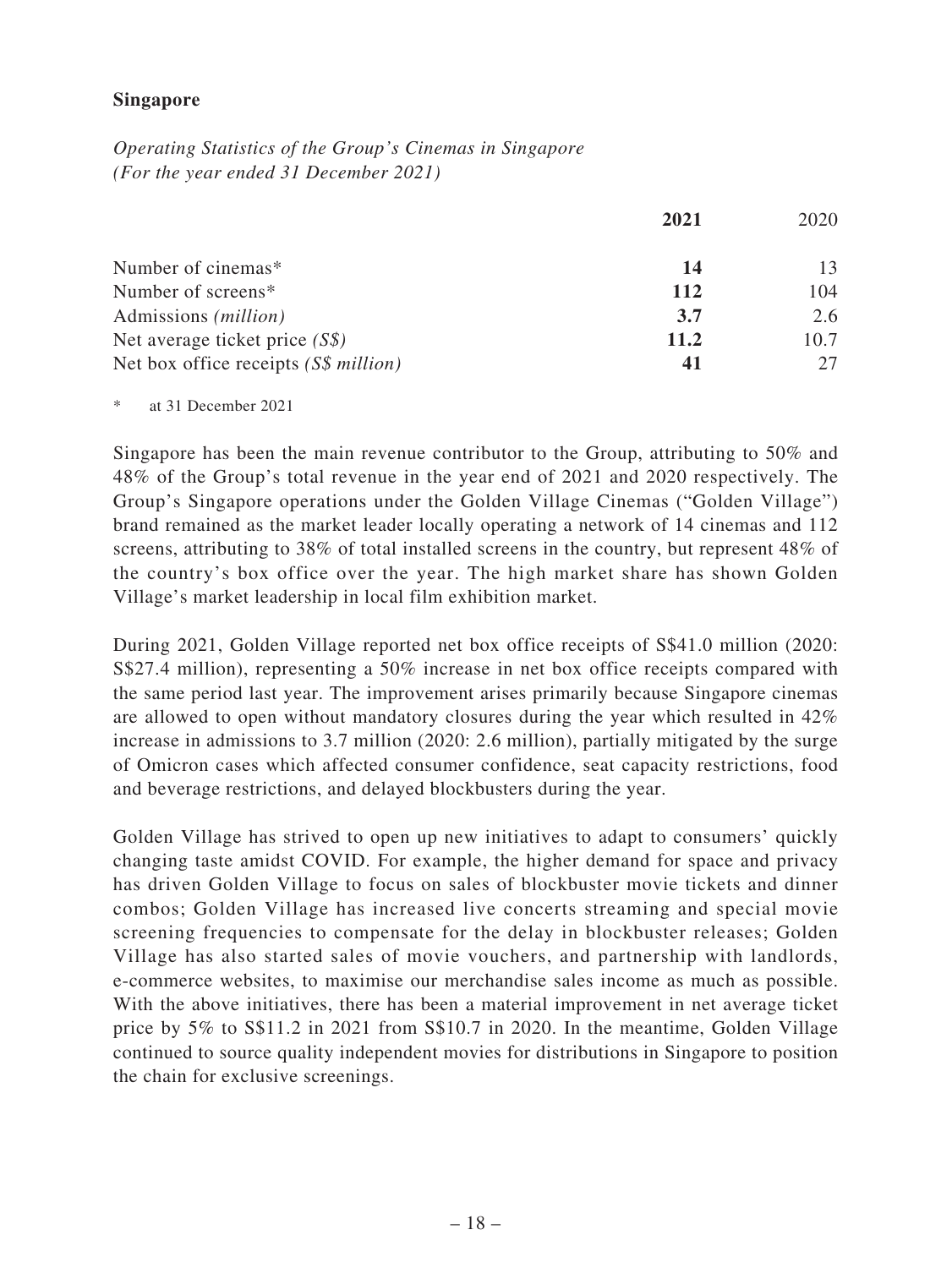Golden Village is a household name in Singapore with a considerable larger scale of operations compared with local competitors. We remain confident in Golden Village business prospects, and will continue to expand Golden Village market leadership in Singapore going forward. Golden Village is expected to open a new 8 halls cinema in a prime location in Singapore in the second half of 2022 and continue to look for other new expansion opportunities.

## **Taiwan**

*Operating Statistics of the Group's Cinemas in Taiwan (For the year ended 31 December 2021)*

|                                       | 2021 | 2020 |
|---------------------------------------|------|------|
| Number of cinemas*                    | 16   | 15   |
| Number of screens*                    | 173  | 165  |
| Admissions ( <i>million</i> )         | 7.7  | 7.9  |
| Net average ticket price (NTD)        | 248  | 246  |
| Net box office receipts (NTD billion) | 1.9  | 1.9  |

at 31 December 2021

The Group's 35.71% owned Vie Show Cinemas is the largest cinema chain in Taiwan operating a total of 16 cinemas, comprising of 173 screens as of 31 December 2021, with a leading market share of 41%.

Vie Show's 2021 net box office amounted to NTD1.90 billion, representing a slight 2% decrease from NTD1.94 billion recorded last year. The slight decrease is due to worsening of COVID-19 situation in Taiwan in May 2021, whereby all Taiwanese cinemas were forced to close for 8 weeks from 19 May 2021 to 12 July 2021, partially mitigated by good performance recorded in the first four months of the year brought by a good mix of Hollywood blockbusters against successful pandemic control.

The Group is confident that once Taiwan COVID-19 situation alleviates and blockbuster movies are gradually released, Vie Show's performance will quickly return to normal. The Group remained committed in Vie Show and will continue to develop Vie Show into a leading comprehensive entertainment operator in Taiwan. In particular, Vie Show has already committed to open 4 new cinemas with 57 screens in Taipei, Taichung, and Kaoshiong over 2022 to 2023, which will further increase Vie Show market shares locally in Taiwan.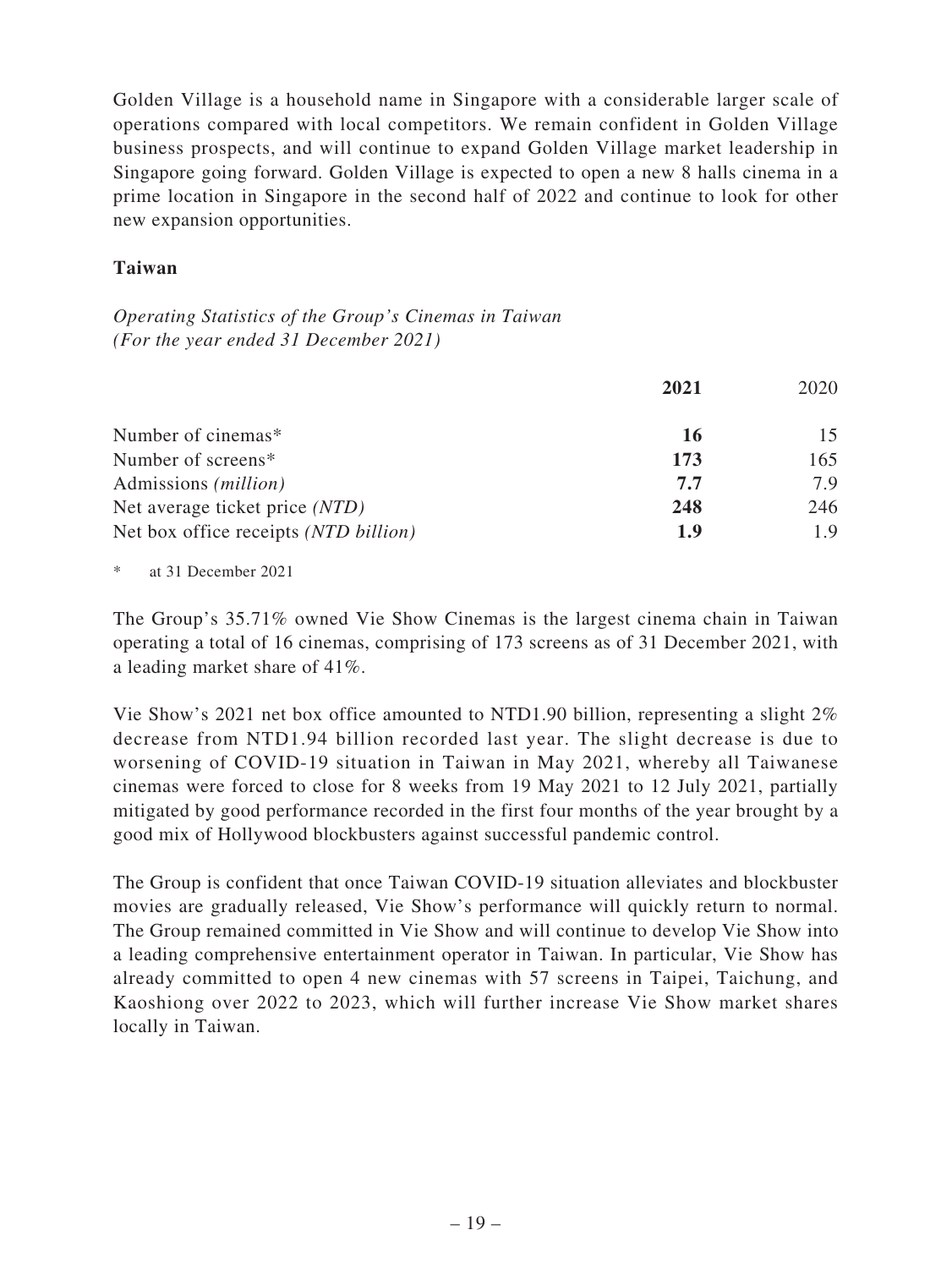In line with the Group's comprehensive entertainment hub strategy, Vie Show has been focusing on expansion into related areas. Vie Show operates a chain of "UNICORN" brand handmade popcorn and a Japanese fried chicken chain "TORIKAI" in its cinema network. Vie Show also operates a family focused artificial snow theme park "SNOWTOWN" in Taichung Mitsui Outlet Park. SNOWTOWN is an indoor theme park that allows visitors to enjoy snow at a "feels like" temperature of 20ºC. Vie Show also operates a mall in Taipei Xinyi District where its flagship Xinyi Vie Show cinema is located. Vie Show will continue to diversify into food and beverages, theme park, and shopping mall operations going forward, in which Vie Show is in final negotiation to operate a new shopping mall in Taipei.

Vie Show realises the importance of securing exclusive quality contents for its cinemas. To mitigate the lack of blockbusters during 2020 and 2021 amidst COVID and to fully leverage on the market leadership in cinema operations locally, Vie Show has incorporated a new film production and film distribution associate with the Taiwan Ministry of Culture and other leading cinema chains in Taiwan in 2020. This entity has started to invest in film productions across Greater China in 2022.

# **Film & TV Programme Distribution and Production**

The Group's film library carried perpetual distribution rights for over 140 self-owned titles, which contributed steady licensing income to the Group. One of the Group's key initiatives is to work with external studios for redevelopment of the Group's existing classical Chinese movies intellectual property into online films, live entertainments, film derivative, and Non-fungible Token digital arts.

Riding on the Group's leading position and long tradition in film distribution and production, the Group is one of the largest independent film distributors in Hong Kong, Singapore, and Taiwan. On an aggregated basis the Group's film distribution and production business recorded revenue of HK\$45.0 million (2020: HK\$50.5 million), representing a slight decrease compared with 2020. Key movies distributed by the Group included *Shock Wave 2 (*拆彈專家 *2)* in Hong Kong and Singapore, *GATAO — The Last Stray (*角頭 — 浪流連*)* in Taiwan and *Long Long Time Ago: The Diam Diam Era (*我們 的故事3:沉默的年代*)* in Singapore.

For the production sector, the Group continued to remain prudent in investment decisions but remained active in seeking opportunities to work with local and overseas studios to produce movies and TV programmes of high quality.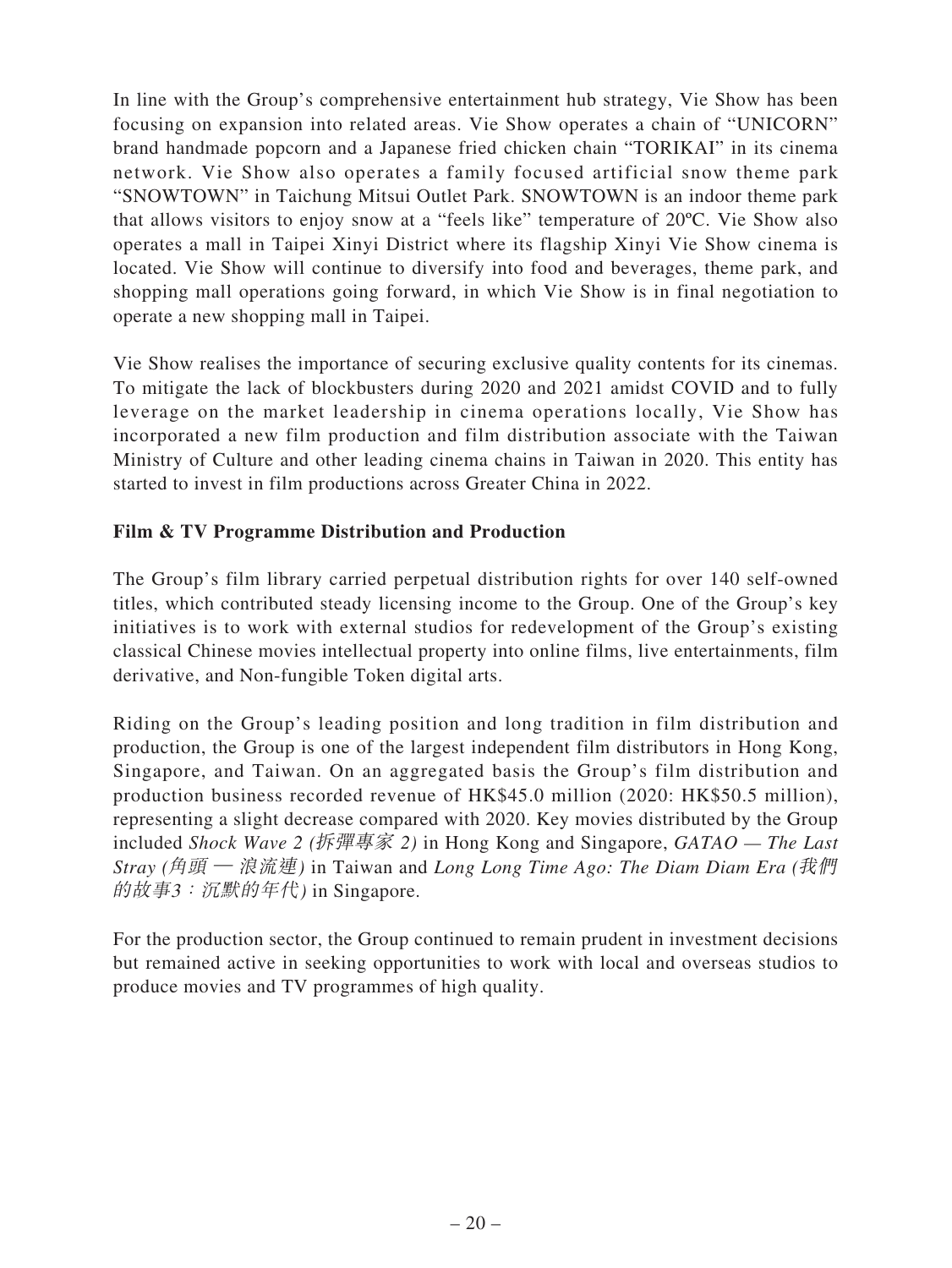## **FINANCIAL REVIEW**

## **Profit and Loss**

The Group's consolidated revenue increased by 60% to HK\$514.9 million (2020: HK\$322.6 million) as the Group's cinemas opening period increased during the year, together with gradual release in Hollywood blockbusters. Of particular note the Group's revenue in the second half of 2021 amounted to HK\$324.8 million, representing 71% increase over the first half revenue of HK\$190.1 million, proving that cinemas in the regions will promptly recover as COVID alleviates, government restrictions eases, and Hollywood blockbuster returns.

As the Group's revenue increase arises primarily by box office income growth, and the higher margin food and beverage businesses are restricted by various local government COVID-19 restrictions, the Group's gross profit margin remained compressed at 62% (2020: 63%). Along with the rise in total revenue, gross profit for the year amounted to HK\$321.6 million, representing 58% increase compared with HK\$204.1 million recorded last year.

Other revenue of HK\$43.5 million represents primarily subsidies and rental support from governments and landlords received during the year. Given COVID situation alleviated in Singapore and Hong Kong during 2021, the various support obtained has reduced significantly from HK\$77.7 million to HK\$31.0 million. Interest income during the year reduced to HK\$5.2 million from HK\$9.0 million in last year in light of the low interest environment.

The Group has focused on cost savings during the year to preserve its long-term competitiveness. Via reduction in marketing expenses, utilities expenses, part-time labour costs, and other non-essential services, the Group has managed to reduce its selling and distribution costs by HK\$10.6 million during the year. Management deemed the costs savings initiatives successful considering the Group managed to increase turnover materially by HK\$192.3 million amidst a lower operating costs during the year.

The Group's finance costs consisted mainly of interest expense on bank loans and interest on lease liabilities. Interest expense on bank loans amounted to HK\$18.7 million, compared with HK\$30.5 million in last year, the reduction is primarily due to gradual principal amortisation and low interest environment during COVID-19.

The Group's joint venture in Taiwan recorded a net loss during the year, in which the Group's share of loss amounted to HK\$50.7 million (2020: HK\$38.9 million). The higher net loss recorded in 2021 is primarily due to Taiwan's worsening COVID situation which led to forced closure of all cinemas for 8 weeks during the year.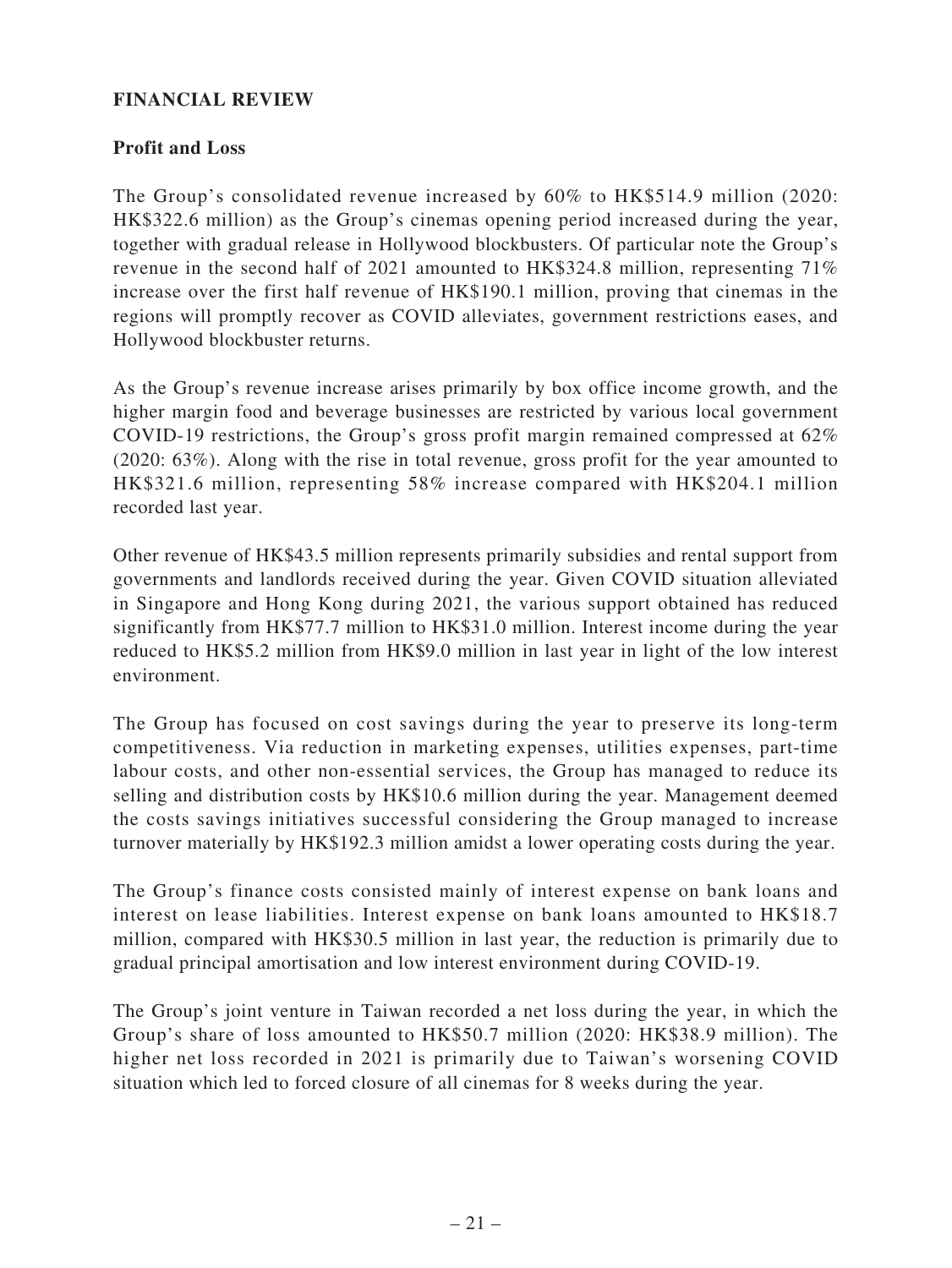Depreciation expense for the year amounted to HK\$165.4 million (2020: HK\$195.9 million), lower than 2020 given the Group has made impairment on part of the cinema assets in the previous year.

The Group has incurred total one-off expenses of HK\$150.3 million in 2021 (2020: HK\$72.1 million) consisted primarily of assets impairment amounted to HK\$138.3 million (2020: HK\$71.9 million) and cinema opening expense of HK\$12.0 million (2020: HK\$0.2 million).

As a result, loss attributable to equity holders amounted to HK\$314.2 million, compared with a loss of HK\$288.2 million in 2020. Taking out of account non-recurring assets impairment, the Group's loss attributable to equity holders was HK\$175.9 million, an improvement compared with a loss of HK\$216.3 million same period last year.

# **FINANCIAL RESOURCES AND LIQUIDITY**

Despite the serious economic challenges, the Group's financial position remained healthy with net assets of HK\$1,544.5 million as of 31 December 2021.

As of 31 December 2021, the Group has total cash and bank balances amounted to HK\$745.4 million (2020: HK\$1,053.4 million), within which pledged bank balances amounted to HK\$50.0 million (2020: HK\$67.9 million).

The Group's bank borrowings comprised primarily of a 3-year committed loan facility secured by pledged cash, corporate guarantees, equity shares and properties. The Group's total outstanding bank borrowings amounted to HK\$1,062.1 million as of 31 December 2021 (2020: HK\$1,206.1 million), translating into a modest net borrowings (defined as total outstanding bank borrowings less cash and bank balances) of HK\$316.8 million (2020: HK\$152.7 million).

The Group's gearing ratio, calculated on the basis of bank borrowings over total assets stood at a healthy level of 24.4% (2020: 29.0%). Net gearing ratio calculated on the basis of net borrowings over total assets stood at a healthy level of 7.3% (2020: 3.7%) and our cash to bank borrowings ratio at 70.2% (2020: 87.3%). The Group at this moment has a conservative financial leverage.

The Group has entered into a sales and purchase agreement in relation to disposal of its Hong Kong office property located at 24/F, Capital Center, 151 Gloucester Road, Wan Chai for total consideration of HK\$225 million. The Group will apply net proceeds from the property disposal after deducting transaction costs for partial repayment of its bank borrowings, further reducing the Group's financial leverage.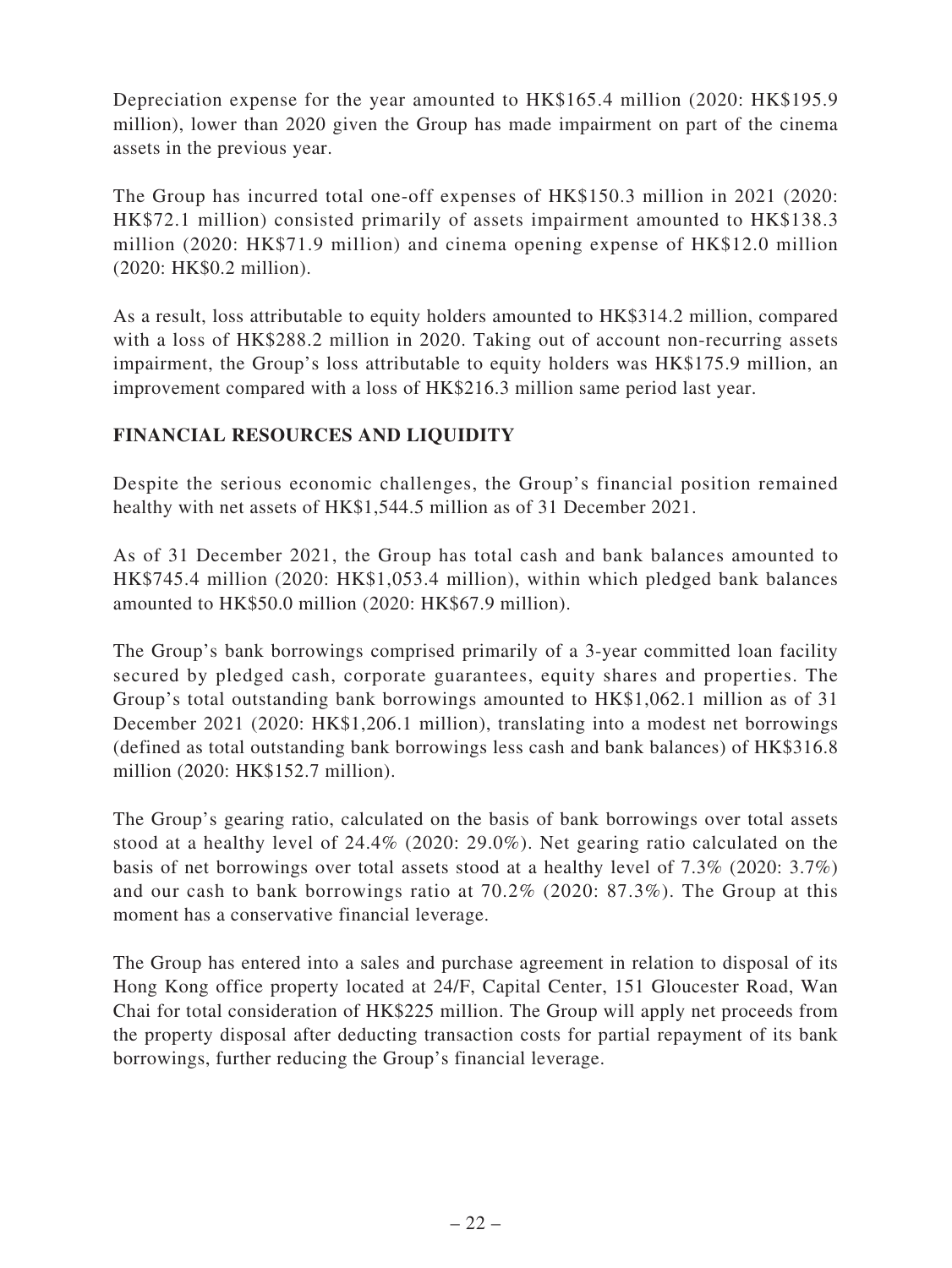In light of the potential challenge posted by COVID-19 and in support of ongoing cinema projects, the Group has obtained commitment letters from certain existing banks lenders and is in the process to enter into a facility agreement for a term loan of HK\$573 million to early refinance the existing banking facility.

The Group believes that its current cash holding and available financial facilities will provide sufficient resources for its working capital requirements and ongoing capital expenditure needs. Management trust that the Group's financial position is healthy and will further improve upon completion of the Hong Kong office property disposal and loan refinancing mentioned above.

The Group's assets and liabilities are principally denominated in United States dollars, Hong Kong dollars, Renminbi and Singapore dollars, except for certain assets and liabilities associated with the investments in Taiwan. The Group's bank borrowings are denominated in Hong Kong dollars and Singapore dollars in line with the Group's main operating currencies. Each of the Group's overseas operations were operating in their local currencies and are subject to minimal exchange risk. The Group will continue to assess the exchange risk exposure, and will consider possible hedging measures in order to minimise the risk at reasonable cost. The Group did not have any significant contingent liabilities or off-balance sheet obligations as of 31 December 2021 (2020: Nil).

# **OUTLOOK**

COVID-19 has been an unprecedented challenge to the worldwide economy since 2020, and particularly the film and cinema industry has been one of the worst hit segments. As shown in the strong performance recovery recorded in the second half of 2021, the Group is confident that cinemas will remain a vital form of entertainment worldwide once COVID-19 restrictions alleviate and blockbuster movie returns. However, in order for the industry to revitalize, it is imperative that local governments and landlords continue to provide financial support and allows cinema to operate without any seat or food and beverage restrictions as soon as possible.

The Group is confident that cinemas will remain a key form of entertainment in the future. In particular, the Group trusts that as online shopping gradually takes over inperson shopping during COVID, shopping malls will need to increase their focus on experiential retail and entertainment to attract traffic, implying that cinemas which are essentially the core immersive entertainment venues in most shopping malls will once again be the center of focus. As such, the Group is determined to develop cinemas into integrated lifestyle hubs featuring pop culture merchandise, food and beverage, and live event organising to increase overall profitability.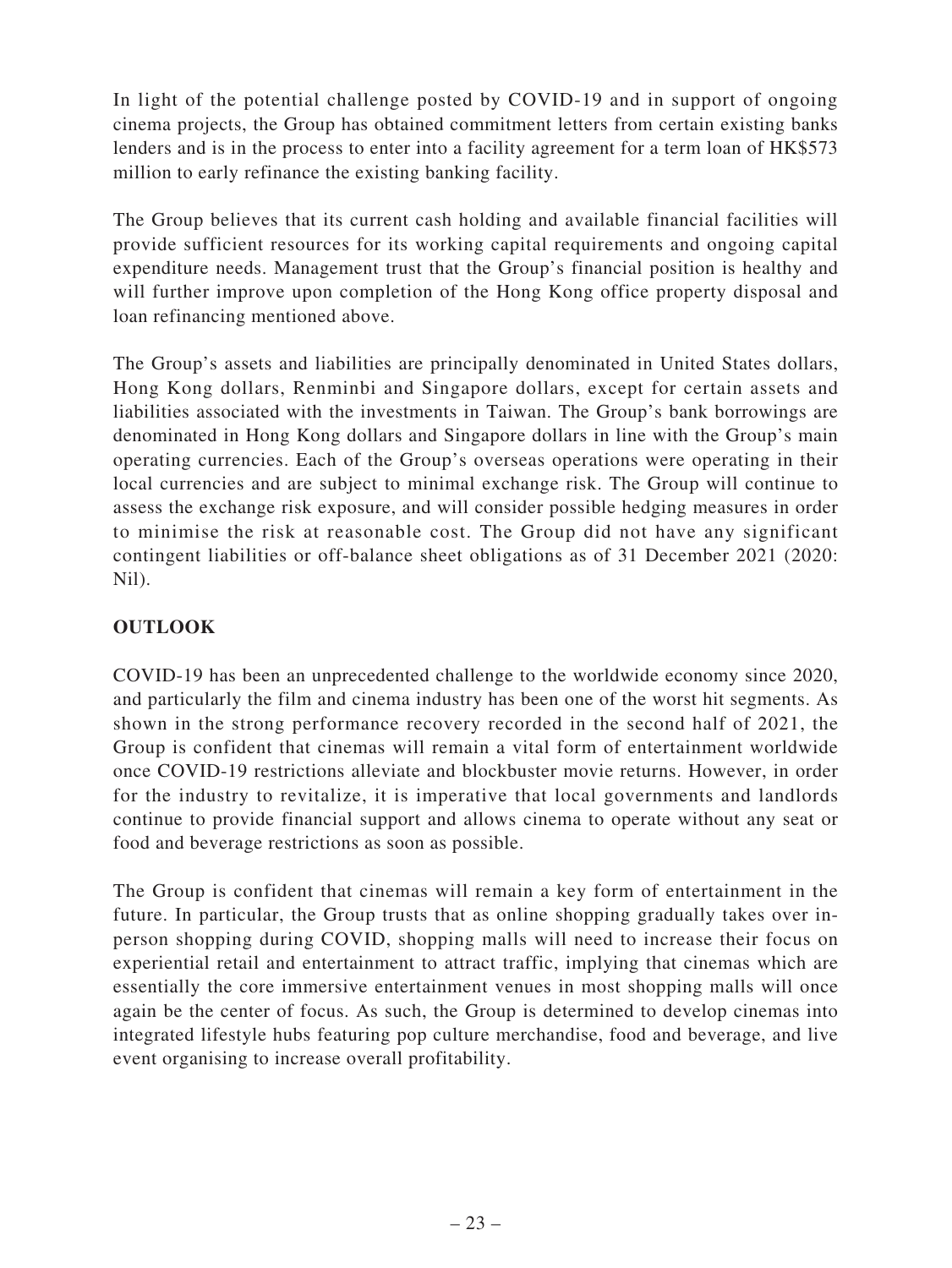In Hong Kong, the Group looks to further expand our cinema network when suitable opportunities arise. Riding on the Group's sufficient liquidity, the Group look to acquire existing sites from other operators as their tenancy expires and convert existing large cinemas into integrated entertainment centers. The Group will gradually increase frequency of live Japanese and Korean mini-concerts live broadcasting to maximize average ticket price. At the same time, the Group will continue to look for investment opportunities in quality film distribution projects in the territory. The Group is of the view that upon relaxation of COVID-19 containment measures and releases of Hollywood blockbusters, Hong Kong cinema admissions will rebound.

In Singapore, the Group will continue to grow by actively pursuing suitable cinema sites. The Group has expected to open a new 8 screen cinema in Singapore in the second half of 2022 and will continue to look for other expansion opportunities. With the opening of Golden Village Katong, the Group has opened its first "new cinema" integrated entertainment hub concept in the country, which recorded high admission since opening in December 2021. The Group is dedicated to maintain high quality services and will gradually convert its existing cinemas into integrated lifestyle hubs and introduce creative product offerings such as toys merchandise to its customers.

In Taiwan, Vie Show will continue to expand its cinema network and already committed to opening of 4 new cinemas and a shopping mall in 2022 and 2023. Vie Show remains interested to further increase its market leadership by opening large cinemas across Taiwan. Supplemented by diversification into film productions and distributions, as well as theme park operations, shopping mall operations, and food and beverage businesses, Vie Show performance is expected to rebound rapidly in the near future.

In the PRC, the Group has signed cooperation agreements with local PRC governments in Suzhou and Xian to operate 4 stages and bring in unique live performances that marries advanced stage technology from Europe, local Chinese stories, created by renowned talents from all over the world, dedicated to providing a stunning theatrical experience to local audience. The Group is responsible for the content creation and operation of the theatres and not be responsible for the capital expenditures in relation to the building of the theatre infrastructure. The unique business model allows the Group to venture into the traditionally asset heavy theatre operations with relatively modest investment. The first theatre is expected to enter operations in Suzhou in the 2nd quarter of 2022, with the remaining theatres to open gradually in the second half of 2022 to 2023. The Group is in active discussion with various local PRC governments and real estate developers to further its penetration in live entertainment industry by operating their theatres and live entertainment locations.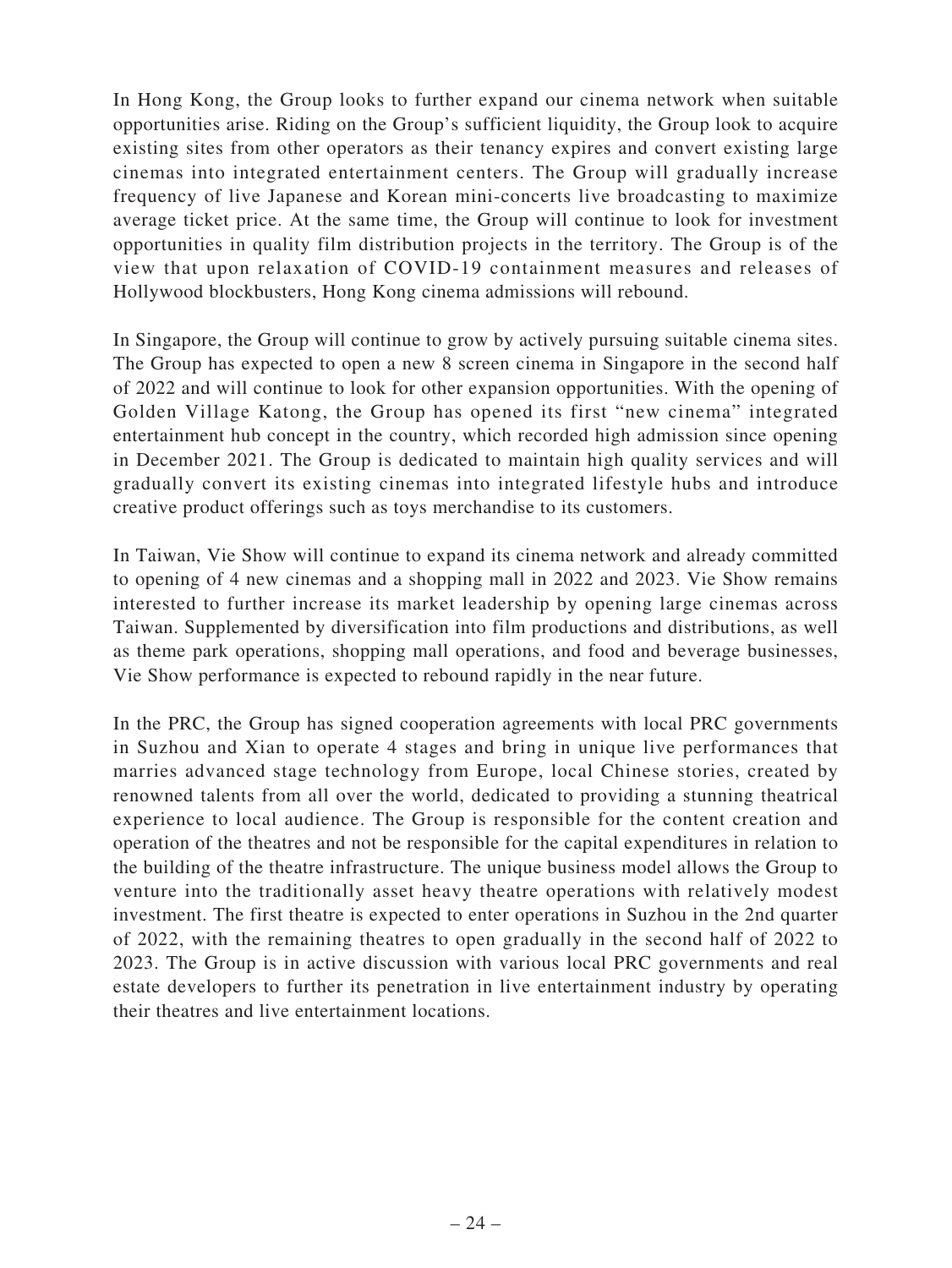Looking ahead, the Group will continue to actively seek investment opportunities in the regional media, entertainment, technology and lifestyle sectors that are related and/or creating synergies to the Group's existing businesses. The Group's strong liquidity on hand also allowed us to explore opportunistic acquisitions of fellow regional players, and development of new business in entertainment, technology and lifestyle industries that would create synergies to the Group and add values to the Shareholders.

## **EMPLOYEES AND REMUNERATION POLICIES**

As at 31 December 2021, the Group employed 338 (2020: 318) permanent employees. The Group remunerates its employees mainly by reference to industry practice. In addition to salaries, commissions and discretionary bonuses, share options will be granted to employees based on individual performance and contribution to the Group. The Group also operates a defined contribution retirement benefit scheme under the Mandatory Provident Fund Schemes Ordinance and, as at 31 December 2021, there was no forfeited contribution arising from employees leaving the retirement benefit scheme.

## **FINAL DIVIDEND**

The Directors do not recommend the payment of any final dividend for the year ended 31 December 2021 (31 December 2020: Nil).

## **PURCHASE, SALE OR REDEMPTION OF LISTED SECURITIES**

The Company did not redeem any of its listed securities during the period ended 31 December 2021. Neither the Company nor any of its subsidiaries has repurchased or sold any of the Company's listed securities on The Stock Exchange of Hong Kong Limited (the "Stock Exchange") during the period.

## **COMPLIANCE WITH MODEL CODE**

The Company has adopted its own code on terms no less exacting than those set out in the Model Code for Securities Transactions by Directors of Listed Issuers in Appendix 10 of the Listing Rules (the "Model Code"). The Company has made specific enquiries with all the Directors and all of them have confirmed that they had complied with the requirements set out in the Model Code and the Company's Code for the year ended 31 December 2021.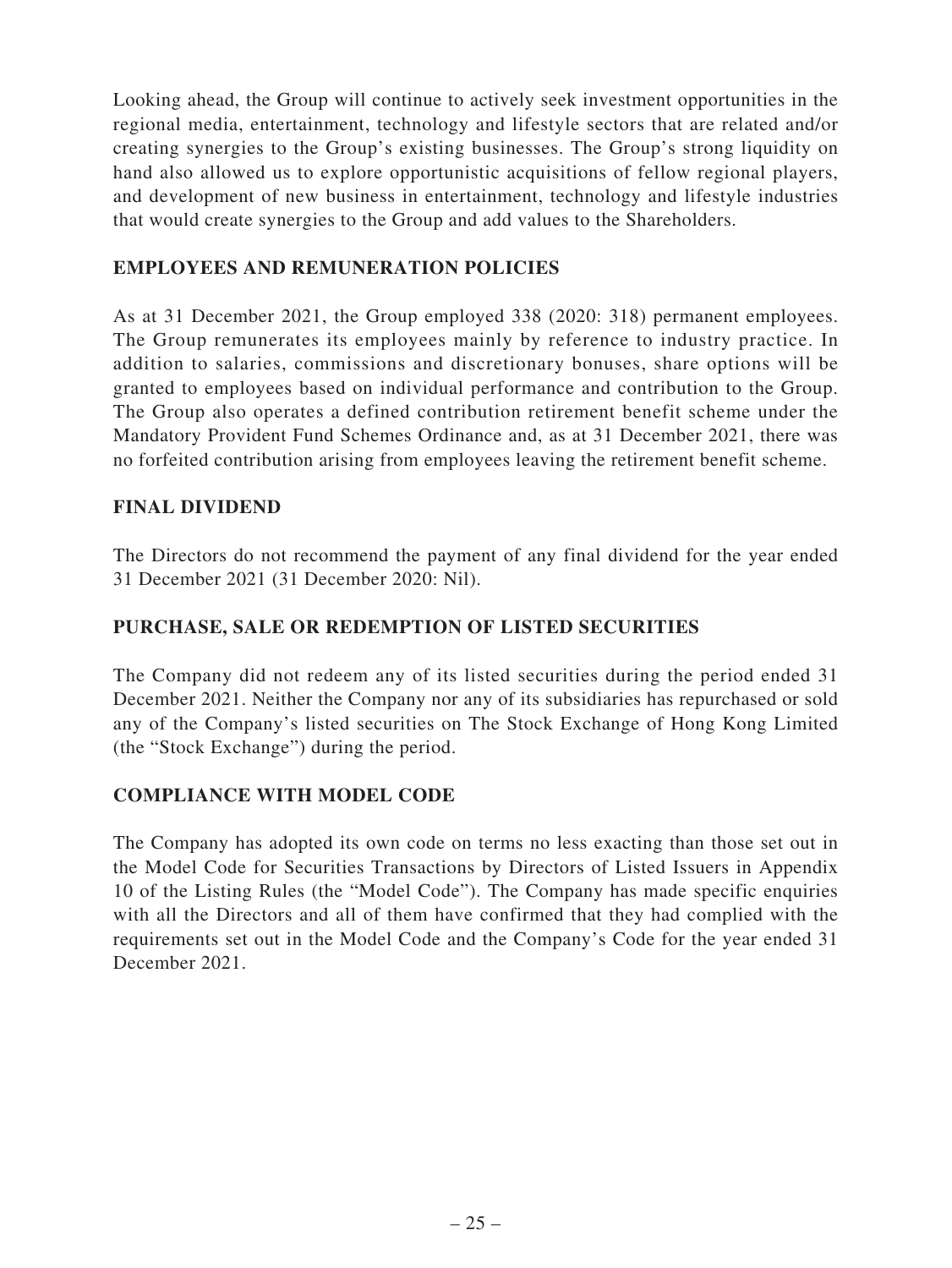# **COMPLIANCE WITH CODE ON CORPORATE GOVERNANCE CODE**

The Board recognises the importance of good corporate governance to maintain the Group's competitiveness and lead to its healthy growth. The Company has taken steps not only to comply with code provisions as set out in the Corporate Governance Code (the "CG Code") under Appendix 14 to the Listing Rules but also to aim at enhancing corporate governance practices of the Group as a whole.

For the year ended 31 December 2021, the Company has complied with the code provisions of CG Code, with the exception of code provisions A.4.1, A.6.7 and E.1.2.

Pursuant to code provision A.4.1 of the CG Code, non-executive directors of a listed issuer should be appointed for a specific term, subject to re-election. All non-executive Directors were not appointed for a specific term but are subject to the requirement of retirement by rotation and re-election at least once every three years at the annual general meetings of the Company in accordance with the relevant provisions of the Company's Bye-laws, accomplishing the same purpose as being appointed for a specific term. As such, the Company considers that sufficient measures have been taken to ensure that the Company's corporate governance practices are no less exacting than those in the code provisions of the CG Code.

The code provision A.6.7 of the Corporate Governance Code stipulates that independent non-executive directors and non-executive directors should attend general meetings to gain and develop a balanced understanding of the views of shareholders. Ms. Wong Sze Wing, independent non-executive Director, was unable to attend the annual general meeting of the Company held on 18 June 2021 (the "AGM") due to the implementation of the travel restriction and quarantine requirements among overseas and Hong Kong resulted from the outbreak of COVID-19.

Code provision E.1.2 requires the chairman of the Board to attend the AGM. Mr. Wu Kebo, the Chairman of the Board, was unable to attend the AGM due to other business commitment. Ms. Chow Sau Fong, Fiona, who took the chair of the AGM, together with other members of the Board who attended the AGM were of sufficient calibre and knowledge for answering questions at the AGM.

## **AUDIT COMMITTEE**

The Audit Committee was established with written terms of reference in accordance with the CG Code. The Audit Committee is delegated by the Board to assess matters related to the financial statements and to perform the duties, including reviewing the Company's financial controls and internal control, financial and accounting policies and practices and the relationship with the external auditor. The Audit Committee has reviewed the systems of internal control and the financial statements for the year ended 31 December 2021.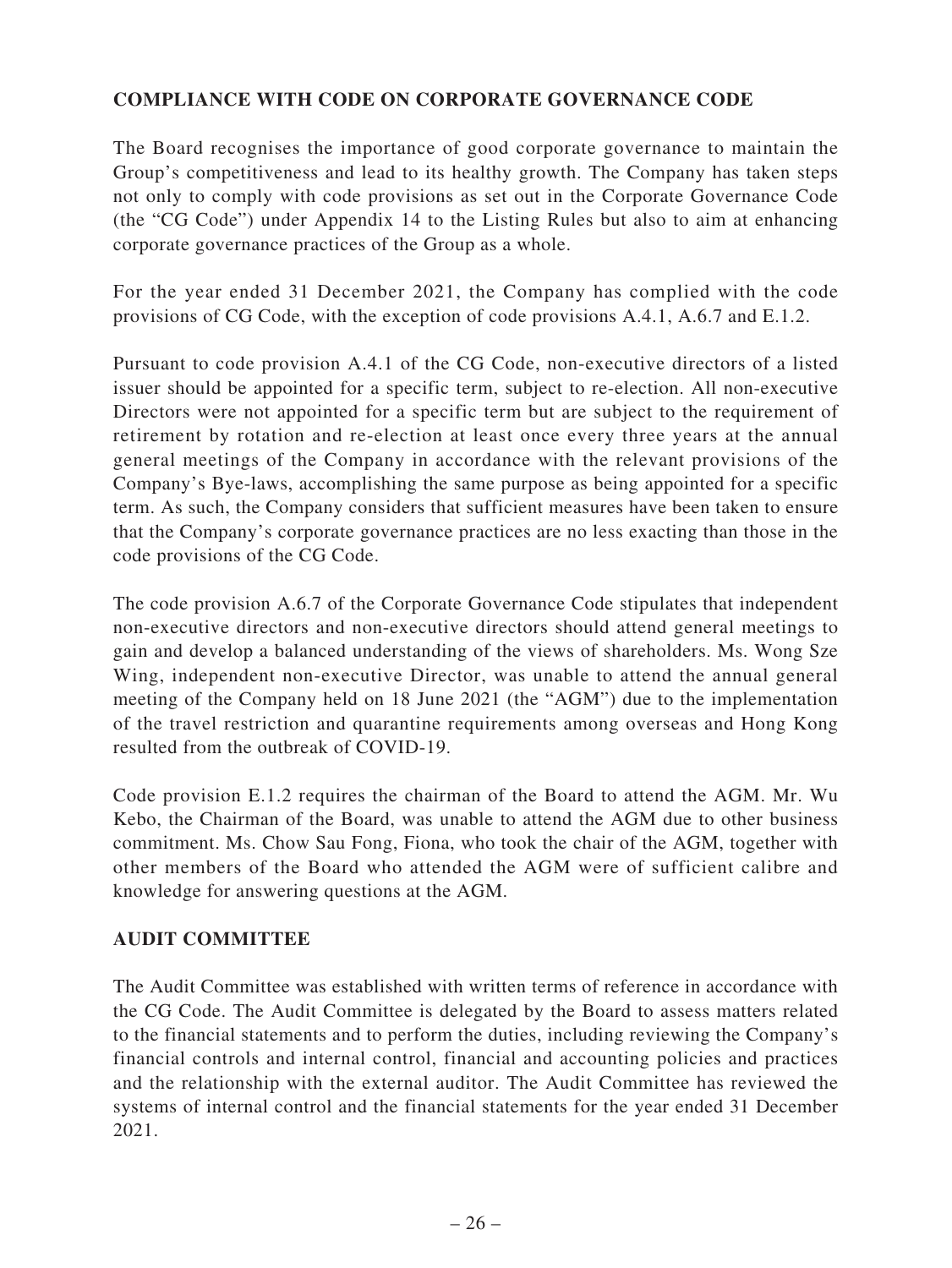## **SCOPE OF WORK OF KPMG**

The financial figures in respect of Group's consolidated statement of financial position, consolidated income statement, consolidated statement of comprehensive income, and the related notes thereto for the year ended 31 December 2021 as set out in the preliminary announcement have been compared by the Group's auditor, KPMG, Certified Public Accountants, to the amounts set out in the Group's draft consolidated financial statements for the year and the amounts were found to be in agreement. The work performed by KPMG in this respect did not constitute an audit, review or other assurance engagement in accordance with Hong Kong Standards on Auditing, Hong Kong Standards on Review Engagements or Hong Kong Standards on Assurance Engagements issued by the Hong Kong Institute of Certified Public Accountants and consequently no assurance has been expressed by the auditor.

## **EXTRACT OF DRAFT INDEPENDENT AUDITOR'S REPORT**

As disclosed in Note 2 to the consolidated financial statements reported in this announcement, as at 31 December 2021, the Group had net current liabilities of HK\$424,445,000, primarily as a result of bank loans amounting to HK\$1,062,128,000 classified as current liabilities, as the Group did not fulfill certain financial covenants under the Group's banking facilities. As at 31 December 2021, the Group had cash and cash equivalents and pledged bank deposits totalling HK\$745,369,000 which is insufficient to fully repay those bank loans if the lenders exercise the repayable on demand clause. This indicates the existence of a material uncertainty which may cast significant doubt on the Group's ability to continue as a going concern. As at the date of this announcement, the Group has obtained commitment letters from certain existing banks lenders and is in the process to enter into a facility agreement for a term loan of HK\$573,000,000 to early refinance the existing banking facility. The Company's auditor has indicated to the Company that, if the facility agreement cannot be signed before the date of approval of the Group's statutory financial statements, and if the conditions at that time continue to indicate the existence of a material uncertainty which may cast significant doubt on the Group's ability to continue as a going concern, then it expects to draw attention to this matter in the auditor's report in the form set out below:

## *"Opinion*

In our opinion, the consolidated financial statements give a true and fair view of the consolidated financial position of the Group as at 31 December 2021 and of its consolidated financial performance and its consolidated cash flows for the year then ended in accordance with Hong Kong Financial Reporting Standards ("HKFRSs") issued by the Hong Kong Institute of Certified Public Accountants ("HKICPA") and have been properly prepared in compliance with the disclosure requirements of the Hong Kong Companies Ordinance.